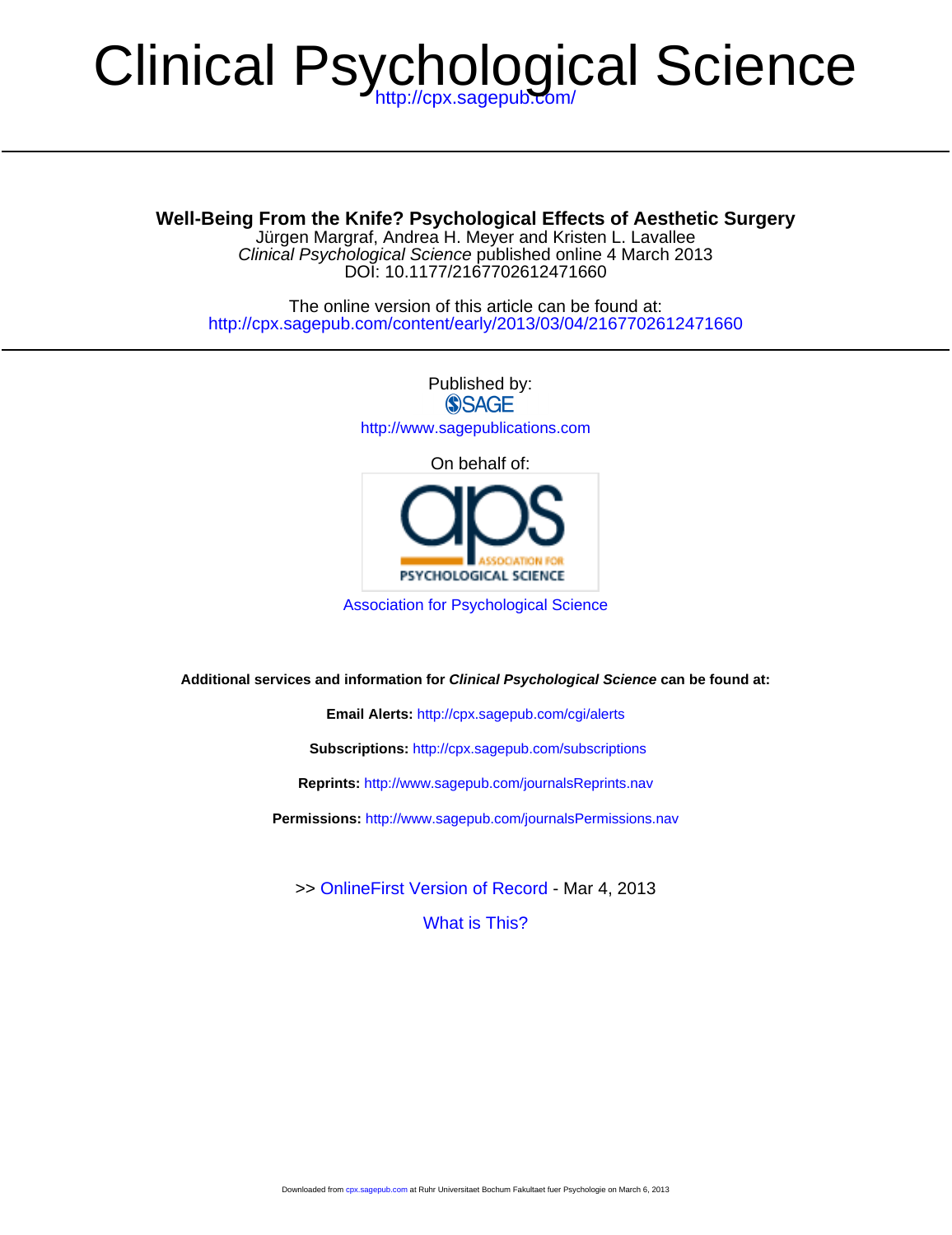# **Well-Being From the Knife? Psychological Effects of Aesthetic Surgery**

## **Jürgen Margraf<sup>I</sup>,Andrea H. Meyer<sup>2</sup>, and Kristen L. Lavallee** $^2$

1 Mental Health Research and Treatment Center, Department of Psychology, Ruhr-University Bochum, Bochum, Germany; <sup>2</sup>Division of Clinical Psycholgy and Epidemiology, Department of Psychology, University of Basel, Basel, Switzerland; and <sup>3</sup>Division of Personality and Developmental Psychology, Department of Psychology, University of Basel, Basel, Switzerland

#### **Abstract**

Many people surgically alter their physical appearance with the intent of boosting their social and psychological well-being; however, the long-term effectiveness of aesthetic surgery on improving well-being is unconfirmed. The present comparisoncontrolled study examines outcomes in a sample of 544 patients who underwent aesthetic surgery (surgery group) and 264 participants who were interested in aesthetic surgery but did not undergo it (comparison group). Participants were followed 3, 6, and 12 months after aesthetic surgery or after contacting the clinic (comparisons). Overall, the results reveal positive outcomes of receiving aesthetic surgery across areas, including anxiety, social phobia, depression, body dysmorphia, goal attainment, quality of life, life satisfaction, attractiveness, mental and physical health, well-being, self-efficacy and self-esteem. Among those dissatisfied with a particular physical feature and considering aesthetic surgery, undergoing surgery appears to result in positive self-reported psychological changes.

#### **Keywords**

aesthetic surgery, well-being, positive outcomes

Received 11/9/12; Revision accepted 11/19/12

Modern advances in surgical technology, combined with increased monetary means and media messages about beauty, have seen an explosion in aesthetic surgery procedures since its modern emergence at the turn of the 20th century (Haiken, 1997). An estimated 8.5 million aesthetic surgeries are performed worldwide each year (International Society of Aesthetic Plastic Surgery, 2011), including approximately 1.5 million in the United States (American Society of Plastic Surgeons, 2011) and more than 200,000 in Germany (International Society of Aesthetic Plastic Surgery, 2011). Despite its popularity, aesthetic surgery is also controversial, as scientists, scholars, and members of society express ambivalence between a view of aesthetic surgery as an empowering procedure with the potential to enhance life satisfaction and one emblematic and reinforcing of oppressive, idealized, unattainable, and primarily Caucasian societal beauty norms, in effect pathologizing and homogenizing normal human variation, including racial and age-related differences (Heyes & Jones, 2009). Scholars have described aesthetic surgery not as a mere beauty-enhancing procedure but as an embodied identity intervention that has the potential to assist people in "passing" for, or having more features of, a different ethnic group (typically Caucasian), age, or norm group (typically one with more status), thus addressing the suffering that follows from

internalizing a sense of "otherness" or difference (Davis, 2003). Societal implications aside and despite limited research indicating that individuals are generally satisfied with the procedures they undergo (Honigman, Phillips, & Castle, 2004), little is known about the real psychological outcomes for those who undergo aesthetic surgery procedures.

The features of beauty, such as facial averageness and proportion, appear to be universally recognized (Kościński, 2007; Rubenstein, Langlois, & Roggman, 2002) and confer advantage in that attractive people are judged more positively, treated more positively, and display more positive behaviors than their less attractive peers (Langlois et al., 2000) across a variety of domains (Eagly, Ashmore, Makhijani, & Longo, 1991). But do all of these advantages result in greater happiness and well-being? More attractive people (both self-rated and other rated) do report greater subjective well-being, but the correlation is small (Diener, Wolsic, & Fujita, 1995) and research limited.

#### **Corresponding Author:**

Jürgen Margraf, Faculty of Psychology, Ruhr-University Bochum, Universitätsstrasse 150, D-44801 Bochum, Germany E-mail: juergen.margraf@rub.de



Clinical Psychological Science  $XX(X)$  1–14 © The Author(s) 2013 Reprints and permission: sagepub.com/journalsPermissions.nav DOI: 10.1177/2167702612471660 http://cpx.sagepub.com

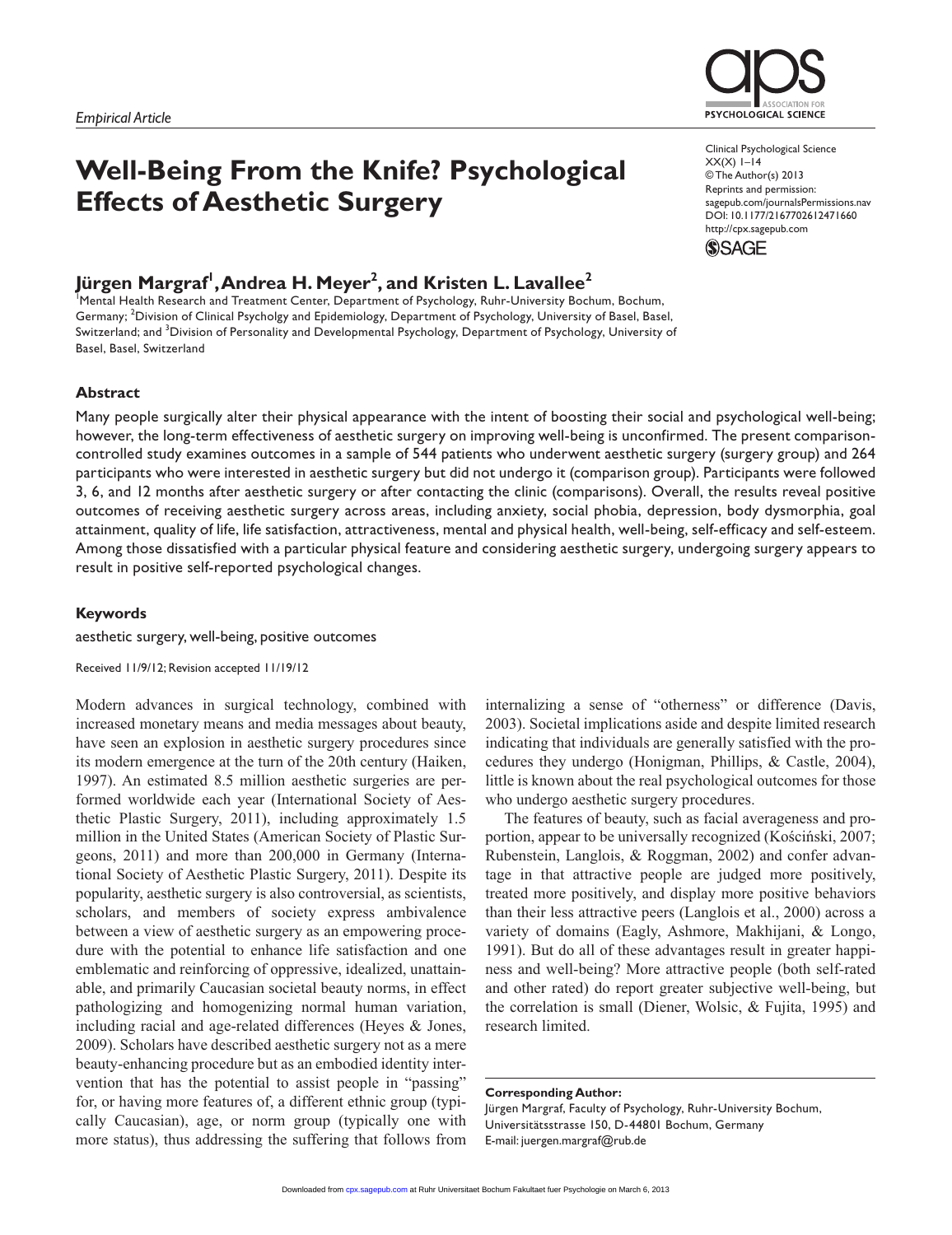The pressure for beauty has traditionally been felt more strongly by women than men, and although aesthetic surgery patients hail from both genders, the majority of patients are female, with women undergoing 87% of aesthetic surgery procedures and 92% of increasingly popular "minimally invasive" cosmetic procedures (injections, laser resurfacing, etc.; American Society of Plastic Surgeons, 2011). Thus, it is typically feminist scholars who raise concerns about aesthetic surgery, arguing that it places the responsibility for the beauty advantage on women (and their surgeons), rather than placing blame on the discriminatory societal and systemic constraints that compel people to bodily dissatisfaction and subsequent surgery. Furthermore, they compare the implicit acceptance of discrimination against "ugliness" (or even normal "imperfection") that is inherent in aesthetic surgery to saying that racism is an individual problem to be overcome, rather than a societal ill (Bordo, 2009). Conversely, the reality of the beauty advantage being what it is, other scholars suggest that aesthetic surgery is an agentic personal choice with the potential to enhance happiness, well-being, and success in life (i.e., Heyes & Jones, 2009). Indeed, both aesthetic surgery patients (Kinnunen, 2010) and researchers (Grossbart & Sarwer, 1999) tend to frame the ultimate goals of aesthetic surgery in psychosocial terms, despite the fact that in reality, major life events do not tend to have a long-lasting effect on set levels of life satisfaction or general subjective well-being (i.e., the hedonic treadmill effect; Brickman & Campbell, 1971; Diener, Lucas, & Scollon, 2006). Is embodied change via aesthetic surgery an exception?

Whereas perioperative psychological distress in the form of anxiety and depression tends to be more common than physical complications in aesthetic surgery patients and more common in those with preoperative psychological symptoms (Borah, Rankin, & Wey, 1999; Rankin & Borah, 2009), recipients of aesthetic surgery generally tend to report high satisfaction with the aesthetic procedures (Honigman et al., 2004). A recent review in the medical literature reported postsurgery improvements in self-esteem, confidence, happiness, and anxiety, although, as the authors themselves concede, most of the studies reported were over a decade old, with some from the 1960s and with psychological benefits not well elaborated (Shridharani, Magarakis, Manson, & Rodriguez, 2010). A review from a psychological perspective, written to address the question of the justifiability of elective aesthetic surgery to third-party payers as a "psychotherapeutic" treatment, summarized 22 prospective studies of the psychological outcomes of plastic surgery. This review reported improvements in quality of life after breast surgeries (Cook, Rosser, & Salmon, 2006), although this contrasts other research indicating increased mortality by suicide in breast augmentation patients (Sarwer, Brown, & Evans, 2007; Shridharani et al., 2010). The patterns of cause and effect for the latter phenomenon are not yet clear (Rohrich, Adams, & Potter, 2007). Cook et al. (2006) indicated that the studies they reviewed were often plagued by weak methodological standards (i.e., lack of adequate comparison

groups, short follow-up periods, and loss to follow-up), leaving the evidence for enduring quality of life for nonbreast surgeries unsupported. Evidence for improvements in mental health (i.e., general mental health and depression, anxiety, and body dysmorphic disorder) and self-esteem for any type of cosmetic surgery were inconsistent, and methodological concerns hampered the ability to draw firm conclusions. As indicated in Honigman et al. (2004), some patients can even experience negative psychological outcomes, especially when they are younger, are male, have unrealistic expectations for the procedure, are motivated to surgery by a relationship, or have a history of anxiety, depression, a personality disorder, or body dysmorphic disorder.

In a more recent comparison-controlled prospective study, 51 aesthetic surgery patients (receiving surgery on the nose, breasts, or upper limbs) were compared with 105 nonaesthetic, nonappearance-altering surgery patients (general, ear-nosethroat, and maxillofacial surgeries) in the United Kingdom on psychological outcomes, with results indicating postoperative improvements in anxiety and depression in both groups, with greater reductions in anxiety and improvements in appearance-related emotions and behaviors related to the specific body part for the plastic surgery patients, and with gains maintained for both groups at 12 months postoperative (Moss & Harris, 2009). In another prospective study of facial surgery patients, patients generally reported decreased appearance-related distress at 3 months postsurgery (Litner, Rotenberg, Dennis, & Adamson, 2008). In one 2-year prospective study of 100 patients, results indicated improvements in overall appearance and body image, satisfaction with the altered feature, and decreased negative body image emotions in social situations 3 months postoperatively, with gains maintained at the 2-year follow-up and effects on self-esteem and depression not statistically significant (Sarwer et al., 2008). In another study of 155 female cosmetic surgery patients, improvements in body image were found, with small improvements in self-esteem and no change in psychological problems at 6 months postsurgery (von Soest, Kvalem, Roald, & Skolleborg, 2009).

The goal of the present study was to provide a large-scale, comparison-controlled, comprehensive investigation of a broad array of psychological outcomes of cosmetic surgery, assessed at presurgery and at follow-ups at 3, 6, and 12 months in a previously understudied population of adults in Germany. The present study offers the following strengths: a large, inclusive patient sample with high participation rates; a systematic comparison with people who are interested in, but do not undergo, surgery; comparisons with a representative sample; a high follow-up rate; an analytical strategy to improve comparability of the patients to the interested group; and assessment with a comprehensive psychological battery. Outcomes included in this battery include goal attainment expectations and actual goal attainment, feelings of attractiveness, selfesteem, quality of life, well-being, and psychopathology. Postsurgical increases in feelings of attractiveness were expected.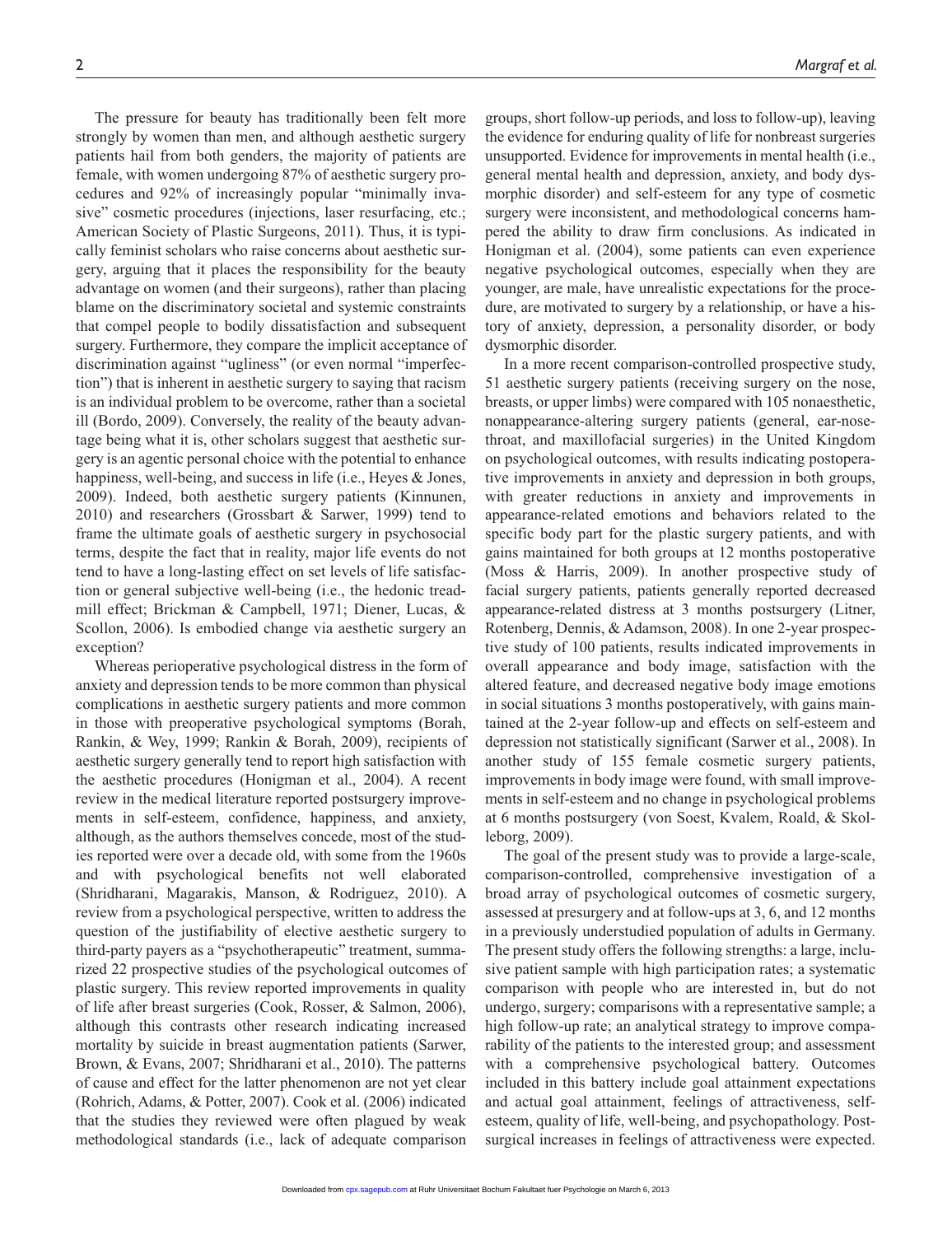Given mixed findings in past research and the hedonic treadmill effect, whereby levels of life satisfaction typically begin returning to trait levels within a year of a major life event (Brickman & Campbell, 1971; Diener et al., 2006), long-term (1-year) changes in self-esteem, quality of life, well-being, and psychopathology were expected to be small. Finally, patients' perception of attaining their primary personal goal was expected both short-term and at 1-year follow-up, consistent with literature indicating that patients are generally satisfied with the outcomes of cosmetic surgery. The interested but nonoperated comparison group served the purpose of excluding alternative explanations that the observed effects were due not to the surgery but to other factors, such as spontaneous remission, repeated measures, hope for success, social acceptance, seasonal mood changes, and so on.

#### **Method**

#### *Study procedure*

The study was evaluated and approved by the Ethics Committee of the German Society for Psychology (Deutsche Gesellschaft für Psychologie; letter dated March 4, 2007; Registration No. JM20022007DGPS), and it was conducted between March 2007 and September 2009. For ethical reasons, patients could not be assigned randomly to surgery or comparison conditions; thus, the study is quasi-experimental. Data were collected at four time points: before surgery and 3, 6, and 12 months after surgery (treatment condition) or after the initial assessment (comparison condition). Data were collected at each participating hospital with standardized questionnaires, which were typically completed online via SSL encryption and for some patients, upon request, on paper and returned by post. Participation took less than an hour at each time point. All responses were stored under pseudonyms and were not connected to patients' names or data. At each hospital, the database with name, age, date of birth, gender, address (postal or e-mail), occupation, income, date of surgery, and hospital name was kept separate from the questionnaire responses. The two sets of data were connected by a code for each participant. Data were sent to the authors with participant names, dates of birth, addresses, and e-mail addresses removed. Personally identifying data were deleted after completion of the last data collection, and participants could request to be removed from the study and have all data deleted with no penalty.

No additional physical exams, drug tests, or other invasive measures were performed, and no surgery or other invasive or risky measures were carried out for the purpose of the study. Rather, patients sought out and elected to have surgery of their own volition and were additionally asked about their goals, mental states, and the psychological effects of surgery. The study was therefore purely a survey study based on standardized questionnaires and rating scales. The examinees were thus neither physically nor mentally stressed. The comparison group completed assessments with the same measurement methods and at the same time points as the surgery group.

#### *Participants*

Participants were informed in detail about the aims and methods of investigation before the start of the study, and participants signed an informed consent form detailing data protection measures, the voluntary nature of participation, and the right to revoke the agreement at any time, without notice and for any reason. Participation and all generated data were confidential, and no individually identifiable data were provided to the clinics. Participants in the clinical group received compensation for their time, whereas the participants in the comparison group received a small gift and were entered into a drawing for one of three prizes, including a weekend for two at a hotel as an incentive for participation. There were no other stated benefits offered or given for participation. A summary of the sociodemographic characteristics of the sample is given in Table 1. The age range was 18 to 65 years. Persons with missing values on age, income, or gender were not included in the table (listwise deletion).

*Surgery group.* The surgery group consisted of patients who elected to undergo aesthetic surgery and had already been judged to be eligible for surgery, recruited through advertisements and the website of the Mang Medical One AG and during consultations in the clinics. All eligible surgery patients during the time of the study were invited to participate. Exclusion criteria for the study included previous plastic/aesthetic surgery, age younger than 18 years, nonsurgical intervention (i.e., wrinkle injections), and hair transplantation (owing to the different time course of this surgery). Furthermore, prospective patients with body dysmorphic disorder were excluded from surgery via a screening at the clinic, as is standard ethical practice by cosmetic surgeons, and were therefore not included in this sample. Inclusion criteria were informed consent and operation between March 2007 and April 2008 at one of the participating clinics of Mang Medical One AG. A total of 676 patients were initially invited to participate, of whom 564 agreed and 112 declined (see Fig. 1 for participation flowchart). This represents a participation rate of 83.4%. The grounds for refusal were lack of interest  $(n = 67)$ , lack of time  $(n = 19)$ , too much effort  $(n = 14)$ , language problems  $(n = 9)$ , confidentiality concerns  $(n = 6)$ , and other  $(n = 3)$ ; multiple entries possible). Of the 564 patients who declared themselves willing to participate, 20 did not meet the inclusion criteria (they were below the age cutoff) so that the final clinical sample comprised 544 patients. The number of people who were not invited to participate owing to a diagnosis of body dysmorphic disorder was not tracked by the clinic and is therefore not known. Data on surgical complications were not available for participants.

*Comparison group.* The comparison group consisted of applicants for aesthetic surgery who had not yet undergone surgery. The comparison group was recruited from the Mang Medical One AG address pool of interested but not operated-on people. They were contacted by e-mail with an invitation to participate.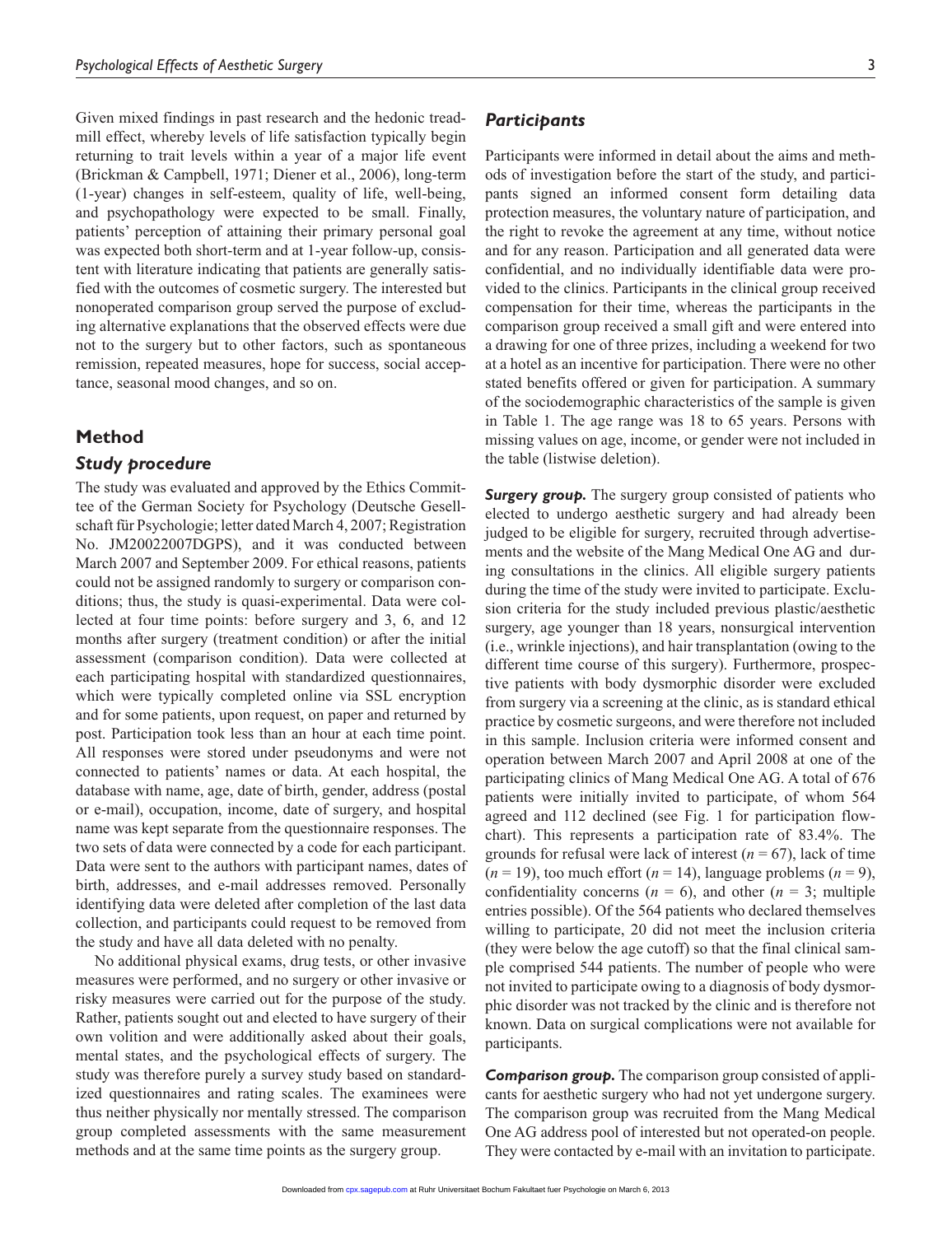|                                                                                                                                     |                 |               | <b>Baseline</b> |                                                             |                            | Three-month follow-up        |                                           |                            |                                          | Six-month follow-up        |                    |                                      |             | One-year follow-up          |                 |                                       |
|-------------------------------------------------------------------------------------------------------------------------------------|-----------------|---------------|-----------------|-------------------------------------------------------------|----------------------------|------------------------------|-------------------------------------------|----------------------------|------------------------------------------|----------------------------|--------------------|--------------------------------------|-------------|-----------------------------|-----------------|---------------------------------------|
|                                                                                                                                     |                 | Surgery       |                 | Comparison                                                  |                            | Surgery                      | Comparison                                |                            | Surgery                                  |                            | Comparison         |                                      | Surgery     |                             | Comparison      |                                       |
| Characteristic                                                                                                                      | n               | Σ             | n               | ξ                                                           | ς                          | Σ                            | ς                                         | ξ                          | ς                                        | ξ                          | n                  | ξ                                    | Ξ           | ξ                           | ς               | ξ                                     |
| Goals and satisfaction                                                                                                              |                 |               |                 |                                                             |                            |                              |                                           |                            |                                          |                            |                    |                                      |             |                             |                 |                                       |
| Goal expectations <sup>a</sup>                                                                                                      | 538             | 506           | 263             | 92.4                                                        |                            |                              |                                           |                            |                                          |                            |                    |                                      |             |                             |                 |                                       |
| Actual goal attainment                                                                                                              |                 |               |                 | $\overline{\phantom{a}}$                                    | 507                        | 87.3<br>6.05                 | 123                                       | 48.3                       | 490<br>519                               | 87.2<br>5.81               | $\overline{20}$    | 48.0                                 | 477         | 87.0<br>5.84                | $\overline{5}$  | 47.8                                  |
| Treatment satisfaction                                                                                                              |                 |               |                 | $\overline{\phantom{a}}$                                    | 526                        |                              |                                           |                            |                                          |                            |                    |                                      | 501         |                             |                 |                                       |
| Well-being                                                                                                                          |                 |               |                 |                                                             |                            |                              |                                           |                            |                                          |                            |                    |                                      |             |                             |                 |                                       |
| Positive attitude                                                                                                                   | $\frac{4}{5}$   | 4.50          | 264             |                                                             |                            |                              |                                           |                            |                                          |                            | $\frac{8}{ }$      | 3.9                                  |             |                             | $\overline{5}$  |                                       |
| Joy in life                                                                                                                         | 542             | 4.38          | 263             |                                                             | 525<br>527                 |                              | $\frac{6}{2}$ $\frac{8}{2}$ $\frac{8}{2}$ | 3.82<br>2.93               | $\frac{78}{58}$<br>5<br>5<br>5<br>5<br>5 |                            | $rac{5}{2}$        | 3.83                                 | 505<br>505  | $4.61$<br>$4.57$<br>$23.43$ | $\overline{2}$  | 3.89<br>3.89                          |
| Self-esteem <sup>b</sup>                                                                                                            | 538             | 22.00         | 263             | 4.16<br>3.94<br>20.07                                       |                            | $4.61$<br>$4.59$<br>$2.33$   |                                           | 8.40                       |                                          | $4.62$<br>$4.56$<br>$2.33$ |                    | 18.23                                | 499         |                             | $\overline{62}$ | 8.66                                  |
| Quality of life                                                                                                                     |                 |               |                 |                                                             |                            |                              |                                           |                            |                                          |                            |                    |                                      |             |                             |                 |                                       |
| EuroQol $1-5^b$                                                                                                                     | 533             | 60.1          | 261             |                                                             |                            |                              |                                           |                            |                                          |                            | ᅙ                  |                                      |             |                             | 162             |                                       |
| EuroQol 6 <sup>b</sup>                                                                                                              | $\overline{54}$ | 88.64         | 264             | $1.16$<br>$2.33$<br>$2.30$<br>$2.30$                        | 525<br>525<br>526          | 1.05<br>2.05<br>2.79<br>2.79 | 215<br>215<br>219                         | $1.20$<br>$7.34$<br>$2.34$ | 5 15 16 16<br>5 15 16 17                 | $1.04$<br>91.88<br>2.79    |                    | $1.20$<br>$77.31$<br>$2.23$          | នី ខ្លី ទឹ  | $1.05$<br>91.47<br>2.81     | $\overline{9}$  | $1.21$<br>$75.50$<br>$2.27$<br>$2.25$ |
| Life satisfaction                                                                                                                   | 542             | 2.72          | 263             |                                                             |                            |                              |                                           |                            |                                          |                            | $\frac{6}{2}$      |                                      |             |                             | 163             |                                       |
| Disability                                                                                                                          | 544             | $\frac{1}{2}$ | 264             |                                                             |                            |                              |                                           |                            |                                          | <b>88</b>                  | 92                 |                                      | 498         | $\ddot{\mathcal{S}}$        | $\frac{60}{2}$  |                                       |
| Psychopathology                                                                                                                     |                 |               |                 |                                                             |                            |                              |                                           |                            |                                          |                            |                    |                                      |             |                             |                 |                                       |
| Anxiety <sup>b</sup>                                                                                                                | 543             | 4.            | 264             |                                                             |                            | $\frac{8}{1}$                |                                           |                            | 521                                      | $\bar{S}$                  | $\overline{\circ}$ |                                      |             | 0.08                        | $\overline{63}$ | $\frac{1}{2}$                         |
| Depression <sup>b</sup>                                                                                                             | 543             | .89           | 264             |                                                             |                            | Г.                           |                                           |                            |                                          |                            | $\overline{\circ}$ |                                      |             | 1.59                        | $\frac{63}{2}$  |                                       |
| Social phobia                                                                                                                       | 539             | 5.88          | 263             | $1.77$<br>$3.18$<br>$6.46$<br>$8.46$                        | 525<br>524<br>524          | $4.81$<br>8.06               | 219<br>216<br>218                         | 0.77888                    | $519$<br>$519$                           | $-4.59$<br>7.52            | $rac{1}{2}$        | $2.16$<br>$3.81$<br>$6.01$<br>$9.27$ | <b>3355</b> |                             | 162             | 53<br>535<br>95                       |
| Dysmorphia                                                                                                                          | 543             | 8.15          | 264             |                                                             |                            |                              |                                           |                            |                                          |                            |                    |                                      |             | $4.49$<br>8.25              | 163             |                                       |
| Attractiveness                                                                                                                      |                 |               |                 |                                                             |                            |                              |                                           |                            |                                          |                            |                    |                                      |             |                             |                 |                                       |
| General                                                                                                                             | 541             | 66.82         | 264             |                                                             |                            |                              |                                           |                            | 517                                      |                            | ᅙ                  |                                      | 498         |                             | ⊽_              |                                       |
| Feature                                                                                                                             | 543             | 34.22         | 261             | 62.41<br>30.12<br>3.59<br>3.59                              | 5 18 25<br>5 19 25<br>5 25 | 74.36<br>76.36<br>76.30.37   | 15<br>218<br>220                          | 59.80<br>28.47             | 517                                      | 15.34<br>15.34<br>15.94    | $\overline{\circ}$ | 58.56<br>28.58<br>57.62              |             | 75.63<br>75.69<br>83.51     | $\overline{2}$  | 59.50<br>29.87<br>57.74<br>3.60       |
| Body image satisfaction                                                                                                             | 542             | 63.77         | 263             |                                                             |                            |                              |                                           | 58.86<br>3.62              | 519                                      |                            | $\frac{89}{2}$     |                                      | 884         |                             | $\overline{62}$ |                                       |
| Body image investment                                                                                                               | 542             | 3.55          | 26              |                                                             |                            |                              |                                           |                            |                                          |                            | 192                |                                      |             |                             | 162             |                                       |
| <sup>b</sup> Transformed for analyses and estimated means back-transformed<br>a The expectation that the primary goal will (surgery |                 |               |                 | group) or could (comparison group) be attained via surgery. |                            |                              |                                           |                            |                                          |                            |                    |                                      |             |                             |                 |                                       |

Table 1. Full Sample: Predicted Means of Sociodemographic Characteristics **Table 1.** Full Sample: Predicted Means of Sociodemographic Characteristics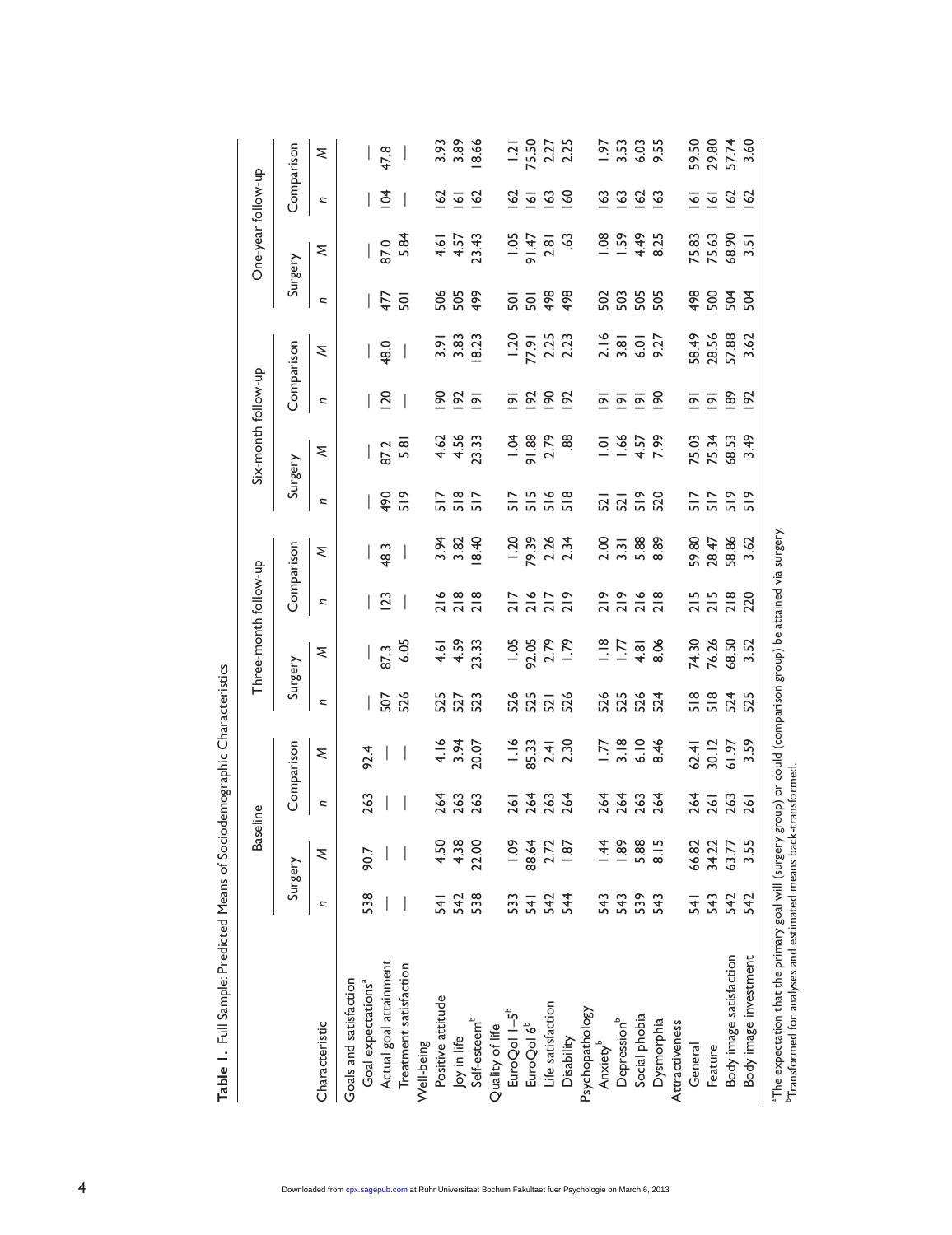

**Fig. 1.** Participation flowchart.

The exclusion criteria in the comparison group were the same as in the clinical group and included former aesthetic plastic surgery, age below 18 years, body dysmorphic disorder, and interest in nonsurgical treatments (wrinkle injections) and hair transplantation. Inclusion criteria included informed consent and initial intent to participate for the duration of the study period. A total of 16,535 addresses were contacted via e-mail. Because it was not possible to determine whether all e-mails reached their addressees, we cannot calculate a participation rate for the comparison group. Of the total 296 persons who declared themselves willing to participate, 32 did not meet the inclusion criteria so that the final comparison group comprised 264 persons. The members of the comparison group gave the following information on the reasons for which no operation

had yet been performed: financial reasons (61.1%), anxiety (12.2%), and other reasons (e.g., lack of time, lack of information; together 17.5%).

#### *Measures*

#### *Global*

*General assessment of surgical success*. Global satisfaction with the operated feature postsurgery was assessed using a single-item bipolar rating scale ranging from 1 (*very much more dissatisfied*) to 7 (*very much more satisfied*) to indicate the degree of general deterioration or improvement postsurgery. This provides a direct measurement of change, using the patient's personal frame of reference.

#### *Goals*

*Goal attainment scaling*. Goal expectations and achievement were assessed on the basis of the classic Kiresuk and Sherman (1968) method for scaling individual treatment goals, which is well suited for measuring change and evaluating courses of therapy. Patients were asked to briefly describe the personal goals they want to accomplish with the planned operation and define up to five different targets in order of personal importance. For each target, patients also specified the extent to which they expected to reach the target with the operation and the extent to which they did reach the target postsurgery. All estimates were made on a scale of 0% (*no expectation of meeting the goal/no attainment*) to 100% (*full expectation/full attainment*). The open-ended responses were coded and categorized after all data were collected. The use of open questions minimizes examiner influence and enables the detection of the most salient themes. At the same time, answers can be subject to social desirability

Therefore, in a second step, participants were asked to respond to 10 standard items assessing various realistic targets (i.e., "to feel better," "to eliminate a blemish") and some potential unrealistic expectations (i.e., "to be a new man/ woman," "all my problems will be solved") by checking off which items represented additional goals they had. These combine the advantage of better standardization and easy evaluation with the possibility to obtain information that is not currently salient in the memory structure of the respondents and possibly subject to a lesser degree of social desirability but also perhaps influenced by the constraints of the question formulations. By combining the two methods, an optimal detection of targets is ensured. An index measuring the degree of unrealistic expectations with respect to the success of the cosmetic surgery was calculated according to the ratings from five independent raters, all from the Department of Clinical Psychology and all having a PhD in clinical psychology, who were asked to indicate to what degree they believe that each of the 10 standard questions is realistic on a scale from 1 (*completely realistic*) to 4 (*completely unrealistic*). The index was then obtained by computing a weighted average of the 10 questions,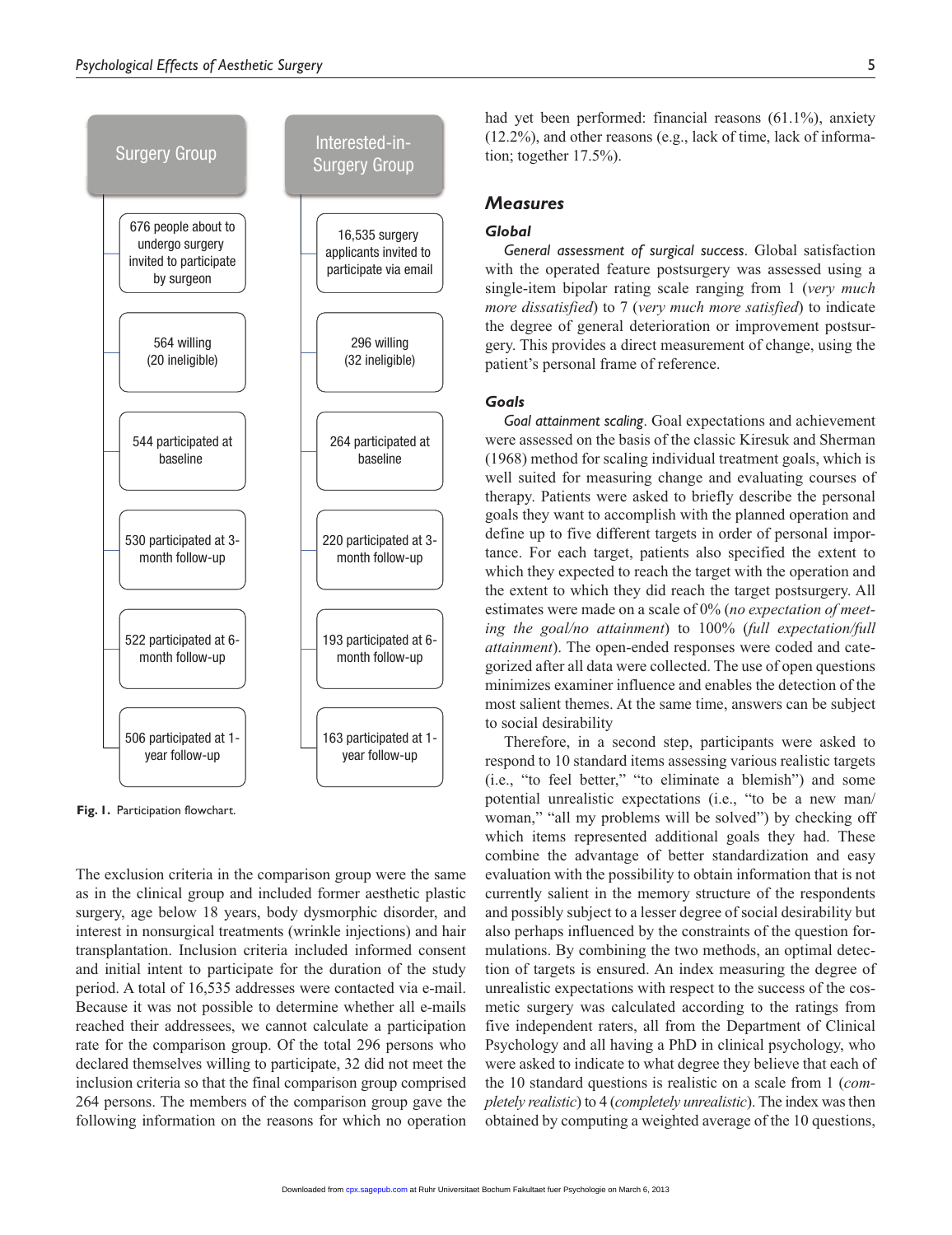with each question getting the weight from the mean across the five raters and used to match groups in the propensity score analysis. For the evaluation of therapeutic response, participants were asked at the postoperative time point to indicate whether they achieved each of the goals they reported in both in the open-ended and closed questions.

#### *Well-being*

*Positive attitude toward life and joy in life*. Positive attitude toward life (eight items; e.g., "My future looks good") and joy in life (five items; e.g., "In the past few weeks have you felt completely happy?") were assessed via the respective two subscales of the German-language Berner Fragebogen zum Wohlbefinden (Bern Questionnaire on Subjective Well-Being; Grob, 1995), on a scale ranging from 1 (*completely false*) to 6 (*completely correct*) for positive attitude toward life and 1 (*never*) to 6 (*often*) for joy in life. Scores across items for each subscale were averaged. Cronbach's alpha in the present sample was .90 for positive attitude toward life and .77 for joy in life.

*Self-esteem*. Patient self-esteem was assessed with the German version of the Rosenberg Self-Esteem Scale (original: Rosenberg, 1965; German translation: Ferring & Filipp 1996; German revision: von Collani & Herzberg 2003), consisting of 10 items rated on a scale ranging from 1 (*strongly disagree*) to 4 (*strongly agree*), with 5 items reverse coded. The scale yields a total value that can range from 0 (minimal self-worth) to 30 (maximum self-worth). Cronbach's alpha in the present sample was .87.

#### *Quality of life*

*Quality of health*. Quality of health was assessed with five items across five domains from the EuroQol 5D questionnaire (Brooks, 1996; EuroQol Group, 2007), rated on a scale ranging from 1 (*no problems*) to 3 (*extreme problems*). These five items yield an overall summary score and can also be examined separately as indices for the areas of health and quality of life that they assess (mobility, self-care, usual activities, pain/ discomfort, and anxiety/depression). In the present study, the alpha for the full scale was .41. Finally, an additional item assesses overall current health status on the current day, on a scale ranging from 0 (*worst imaginable health*) to 100 (*best imaginable health*).

*Life satisfaction*. Life satisfaction was assessed with 13 Likert scale ratings (Trumpf et al., 2010), each ranging from 0 (*very unsatisfied*) to 4 (*very satisfied*), assessing satisfaction with 13 areas of life (health, money, looks, marriage, friendships, etc.). The mean across the 13 ratings yields a total score for which Cronbach's alpha in the present sample was .83.

*Disability*. Perceptions of the impairment caused by the operated feature was assessed with responses to a Germantranslated single item from the Sheehan Disability Rating Scale (Sheehan, 1983), rated on a scale ranging from 0 (*not at all impaired*) to 4 (*seriously impaired*).

#### *Psychopathology*

*Screenings for anxiety, depression, and social phobia*. German versions of short screening questionnaires designed for rapid detection of the presence of clinically relevant mood disorder symptomatology in routine medical practice (Margraf, 1994, 1998) were used to assess anxiety disorders, depression, and social phobia. The Anxiety Scale consists of 6 items from the 21-item German version of the Beck Anxiety Inventory (Beck, Epstein, Brown, & Steer, 1988; German version: Margraf & Ehlers, 2007; alpha = .81); the Depression Scale consists of 6 items from the SCL-90-R Depression Scale (Derogatis, 1994; alpha = .85); and the Social Phobia Scale contains 6 items from the Liebowitz Social Anxiety Rating Scale (Liebowitz, 1987; alpha = .82). All items were rated on a scale ranging from 0 (*not at all*) to 3 (*strong*). The ratings across items and within each scale were then summed for a score between 0 and 18 points. Clinical cutoffs values were  $\geq$  7 points for anxiety and depression and  $\geq$  10 points for social phobia.

*Body dysmorphia*. Body dysmorphia was assessed with the Dysmorphic Concerns Questionnaire (Oosthuizen, Lambert, & Castle, 1998), a screening instrument designed to detect distorted body image symptoms (i.e., excessive worries about bodily appearances) across seven items rated on a scale ranging from 0 (*not at all*) to 3 (*much more than other people*). Summing across items yields a total score ranging from 0 to 21 points, with a clinical cutoff of  $\geq$  14 points (Oosthuizen et al. 1998). Research indicates that the questionnaire is a sensitive and specific screening tool for routine clinical practice (Jorgensen, Castle, Roberts, & Groth-Marnat, 2001). Cronbach's alpha in the present sample was .73.

#### *Attractiveness*

*Attractiveness compared with others*. Perceptions of relative appearance as compared with others was assessed using a global single item in the format of a visual analog scale. Using a scale, patients are asked to indicate how good or poor they consider their appearance to be in comparison to the appearance of other people, with 100 representing perfectly beautiful people and 0 indicating completely ugly. This scale is administered in conjunction with that assessing overall health from the EuroQol. Patients were asked to estimate both their general attractiveness and the attractiveness of specific bodily features to be operated on (e.g., chest, abdomen) in comparison with other people.

*Body image satisfaction*. Feelings of satisfaction with body image were assessed with the Body Image Inventory (Berscheid, Walster, & Bohrnstedt, 1973; Özgür, Tuncali, & Gürsu, 1998), a survey assessing satisfaction with 25 physical traits on a scale ranging from 0 (*very dissatisfied*) to 4 (*very satisfied*). Summing the individual items yields a total score ranging from 0 (minimum) to 100 (maximum). Cronbach's alpha in the present sample was .86.

*Body image investment*. Investment in bodily appearance was assessed with the Appearance Schema Inventory–Revised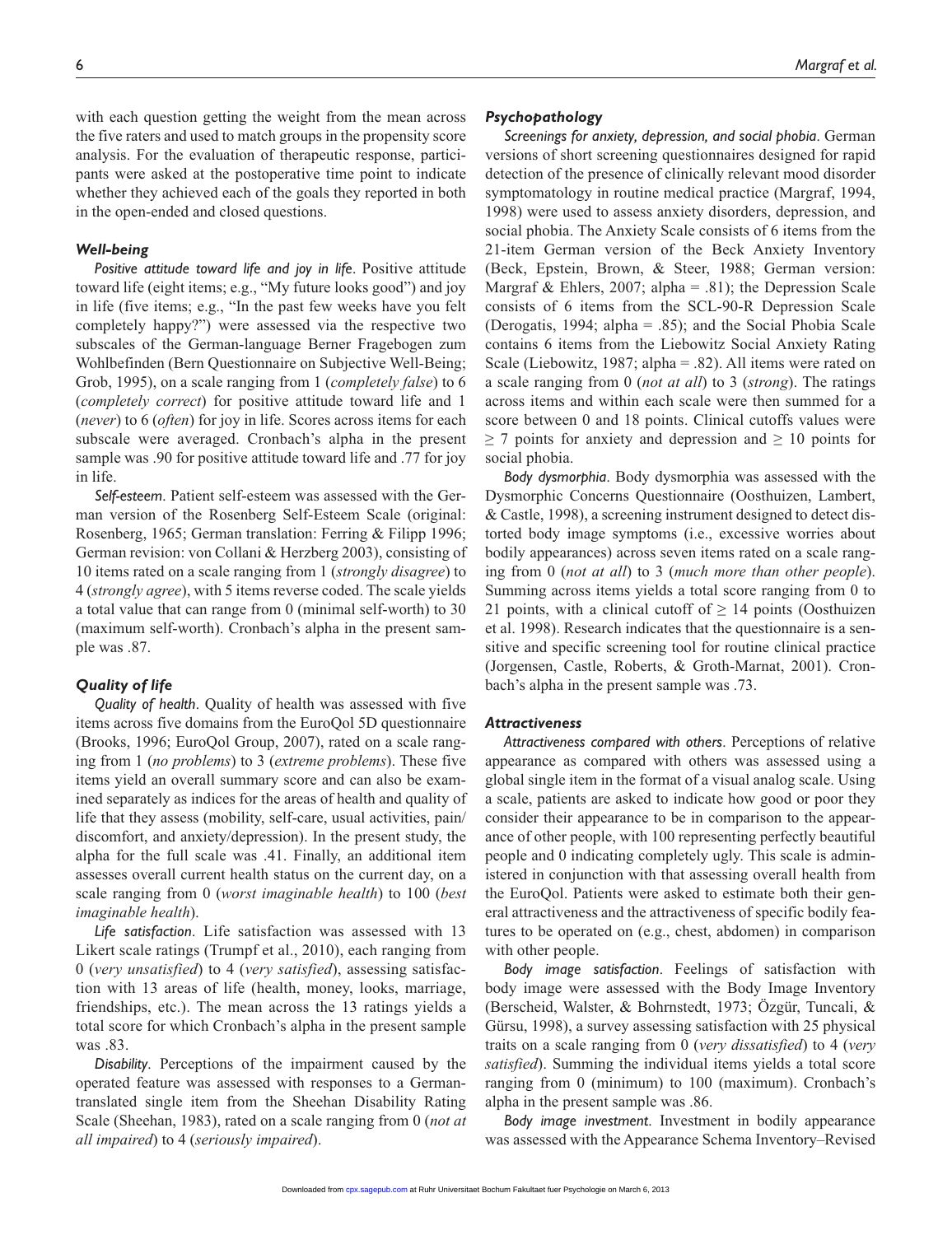(Cash, 2003; Cash, Melnyk, & Hrabosky, 2004; German version: Grocholewski, Heinrichs, & Lingnau, 2007; Grocholewski, Tuschen-Caffier, Margraf, & Heinrichs, 2011), which consists of 20 items rated on a scale ranging from 1 (*strongly disagree*) to 5 (*strongly agree*). The inventory contains two subscales assessing self-evaluative salience (i.e., the extent to which people define themselves by and base their self-worth on their physical appearance) and motivational salience (i.e., the extent to which people attend to their appearance and take various measures to uphold it). A total score is derived from the mean across items and indicates the general investment in body image, ranging from 1 (minimal importance) to 5 (maximum importance). Cronbach's alpha in the present sample for the full scale was .86.

#### *Data analysis*

Fifteen outcome measures were longitudinally analyzed. Analyses were performed for each outcome individually and in a combined model of perceived operation success that included 14 outcomes (i.e., all outcomes measured longitudinally except for body image investment, which was not considered a perceived measure of surgery success). We used a random intercept model, a type of linear mixed model (Pinheiro & Bates, 2002), assuming a first-order autoregressive error covariance matrix. Note that mixed models have been shown to provide more efficient and less biased results compared with complete case analyses or analyses in which missing values are imputed using the "last observation carried forward" method (Lane, 2008). Furthermore, mixed models do not require the omission of participants with missing data from the analyses, thereby minimizing data loss, increasing power, and allowing for participants who dropped out of the study to be included in the analyses.

Two analyses were performed. In the first, we used the complete sample  $(N = 808)$  and included in the model time (baseline, 3-, 6-, and 12-month follow-up) as the within-subjects factor and group (surgery vs. comparison) as the betweensubjects factor. In the second, we used the matched sample  $(n = 358)$  and added to the two predictors the propensity scores variable (Gelman & Hill, 2007). Outcomes were transformed if necessary and outliers (standardized residuals with values > 3.0) removed for the final analyses. All analyses were done with R 2.13 (R Development Core Team, 2011), including the packages nonrandom (Stampf, 2011) for propensity scores analysis and nlme (Pinheiro, Bates, DebRoy, Sarkar, & the R Development Core Team, 2011) and lme4 (Bates, Mächler, & Bolker, 2011) for random intercept models.

**Propensity score analysis.** Propensity scores were used to match pairs on baseline characteristics for a matched analysis of treatment outcomes. Twenty-six baseline characteristics, containing sociodemographics as well as outcomes, were selected for use in propensity score analysis: clinic, occupation, treatment type sought, gender, age, body mass index,

income, unrealistic goals, joy in life, positive attitude toward life, social phobia, body image, body image investment, dysmorphia, goal expectations/attainment, quality of health, current health status, self-esteem, anxiety, depression, disability, general attractiveness, operated feature attractiveness, expected general attractiveness after surgery, and expected operated feature attractiveness after surgery. These were thought to be potentially related to both the treatment and the outcome.

Prior to the analysis, missing values were imputed using chained equations as implemented in the R package mice (van Buuren & Groothuis-Oudshoorn, 2011). Owing to the low percentage of missing values (the highest percentage was 5.7% for the body mass index; all other variables had percentages between 0% and 1.9%), we refrained from using multiple imputation models, which would have complicated further analyses, and used single imputation instead. This procedure seemed sufficiently accurate because subjects with missing body mass indices did not significantly differ from those with available indices on the baseline characteristics when adjusting for group membership, based on an alpha of .05, even if not correcting for multiple tests using the Bonferroni error correction method.

We first ran a multiple regression logistic model with group membership as outcome and the 26 baseline characteristics as predictors. We then included two-way interaction terms and quadratic polynomials in turn. The final model contained 24 main effects (all baseline characteristics), one quadratic polynomial (for joy in life), and 21 two-way interactions,  $\chi^2(68)$  = 396.3,  $p < .001$ , McFadden's  $R^2 = .39$ . Propensity scores were the predicted values from the logistic regression model. Propensity scores were then used to find pairs of participants in each sample with comparable values. To ensure similarity within matched pairs, we used caliper matching; that is, the difference between participants within pairs had to be less than or equal to .25 standard deviations of the logit of the estimated propensity scores (Stampf, 2011). This resulted in 179 matched pairs, the remaining participants being excluded from the analysis of this matched sample.

#### **Results**

#### *Missing values analysis*

Completers were defined as having available data at all four time points, as opposed to dropouts who did not. The comparison group contained more dropouts than the surgery group (comparison: 38%; surgery: 7.0%; odds ratio = 8.3,  $\chi^2$  = 122.0,  $p < .001$ ). The percentage of available cases at time points 0, 3, 6, and 12 months after study start was 100, 97.4, 96.0, and 93.0 in the surgery group and 100, 83.3, 73.1, and 61.7 in the comparison group, respectively. Completers did not differ from dropouts with respect to any analyzed outcome variable at baseline, 3-, and 6-month follow-up and neither with respect to the following eight time-invariant features at baseline: clinic, occupation, treatment type, gender, age, body mass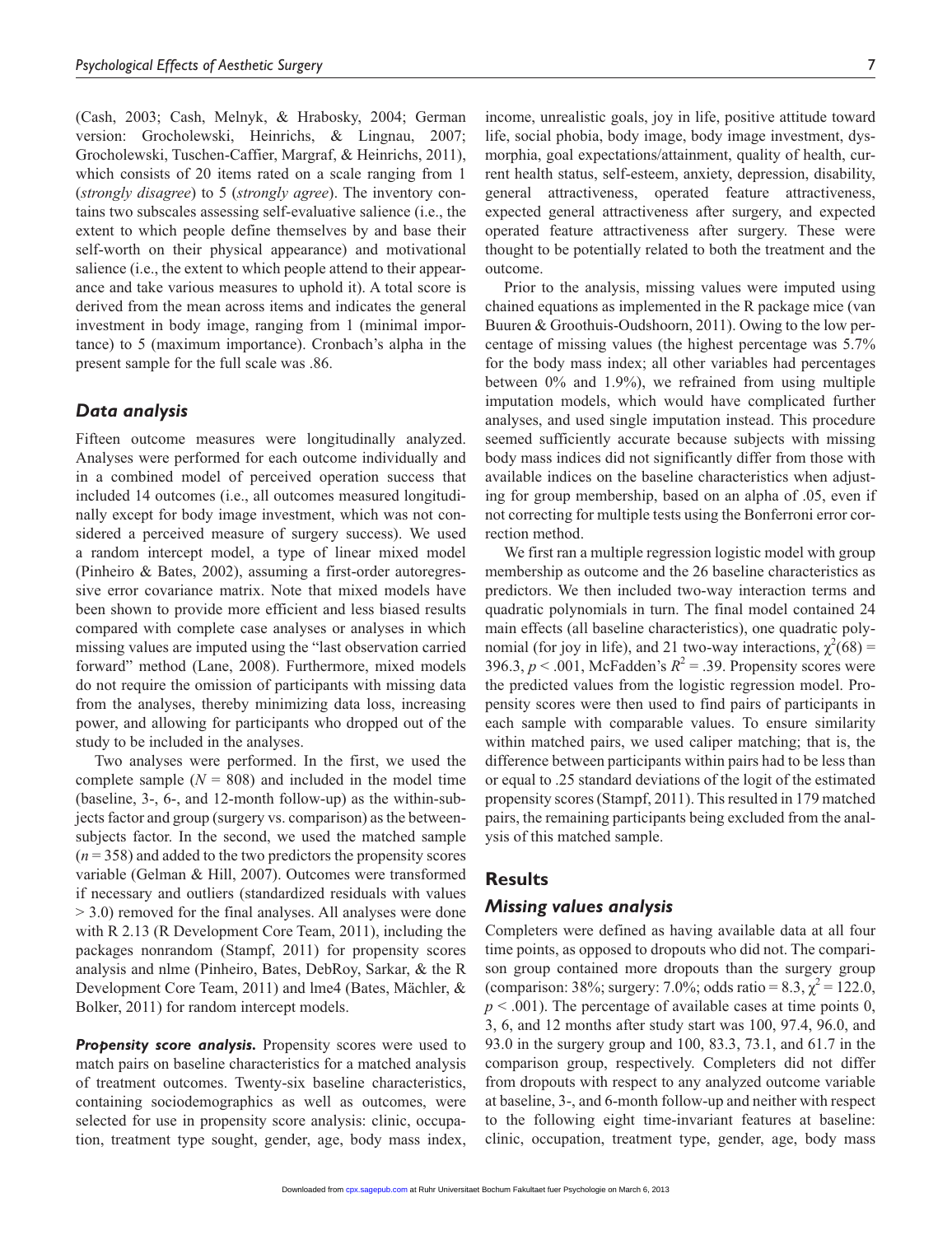index, income, degree of unrealistic goal setting  $(p > .05)$  in each case, adjusted for surgery group versus comparison group membership and corrected for multiple testing using the Bonferroni correction method).

*Demographics, surgery type, and participation.* The surgery group consisted of 88% females, as compared with the 90% females in the comparison group. Participants fell into four age groups: 18–24 years (27% of surgery, 22% of comparison group), 25–34 (36% surgery, 37% comparison), 35–44 (22% surgery, 26% comparison), and 45–65 (14% surgery, 15% comparison). Sixty percent of the surgery group (64% of the comparison group) had a net monthly income of 1,500 euros or more. The remainder had an income greater than 1,500 euros. The distribution of age groups ( $p = .44$ ), females  $(p = .50)$ , a net monthly income higher than 1,500 euros  $(p = .37)$ , and the prevalence for social phobia  $(p = .27)$  were all comparable between surgery and comparison groups, based on chi-square tests. Furthermore, the majority of the surgery and comparison groups was within the normal range in psychopathology. The proportion of people with clinical values was between 8.3% and 17.7% on measures of anxiety, depression, social phobia, and body dysmorphia for patients in the clinical group, depending on the variable, and between 13.3% and 28.8% in the comparison group, with more psychopathology in the comparison group. The groups differed in the probability of a clinically significant value for anxiety ( $p = .038$ ), depression ( $p < .001$ ), and body dysmorphia ( $p = .016$ ; all tests based on chi-square tests). Sought treatment type included the following: liposuction (25% surgery, 24% comparison), breast enlargement (32% surgery, 20% comparison), breast reduction (5% of each group), breast lift (5% surgery, 9% comparison), abdominoplasty (4% surgery, 8% comparison), eyelid surgery (8% surgery, 11% comparison), rhinoplasty (10% surgery, 12% comparison), and other (11% surgery, 12% comparison). Surgery and comparison groups significantly differed at baseline in their distributions of treatment types (*p* < .001; based on chi-square tests). Ethnicity was not assessed; therefore, exact data on ethnicity are not available, though the demographic was primarily Caucasian.

*Goal attainment forecasts.* Means for goal attainment forecasts for participants' top goal are presented in Tables 1 and 2. Goal attainment expectations before treatment were similar between groups, in both the full sample,  $t(506) = -1.92$ ,  $p =$ .055, and the matched sample, *t*(350) = 0.79, *p* = .433 (based on Welch two-sample *t* tests).

*Treatment satisfaction and goal attainment.* Means for postsurgical treatment satisfaction and goal attainment for participants' top goal are presented in Tables 1 and 2. Surgery patients in the full sample indicated a goal attainment of about 87% that was stable across time, whereas the comparison group reported much lower goal attainment at 3-month, *t*(1,807) = 17.8, *p* < .001, 6-month, *t*(1,807) = 17.7, *p* < .001, and 12-month follow-up,  $t(1,807) = 17.1$ ,  $p < .001$ . Percentages in the matched sample were slightly lower in the surgery group but slightly higher in the comparison group. Differences between groups, however, remained very high for all three time points: 3 months,  $t(718) = 12.0$ ,  $p < .001$ ; 6 months, *t*(718) = 11.0, *p* < .001; 12 months, *t*(718) = 10.5,  $p < .001$ .

Postsurgery, recipients reported success in terms of satisfaction, with an average in the full sample between 5.81 and 6.05 (*much more satisfied*). Values at 6 months, *t*(1,015) = 2.96,  $p = .003$ , and 1 year,  $t(1,015) = 2.56$ ,  $p = .011$ , were both significantly lower than those at 3 months. Values for the matched sample were slightly lower in general, and only those at 1-year follow-up were significantly lower than those for 3-month follow-up,  $t(334) = 2.09$ ,  $p = .037$ , whereas those at 6-month follow-up were not,  $t(334) = 1.30, p = .194$ .

*Baseline comparison of longitudinal outcomes.* Predicted means for longitudinal outcomes measures based on the mixed model are presented in Table 1 for the full sample and in Table 2 for the matched sample. Differences between groups at baseline and 1-year follow-up are presented in Table 3 for both samples. In the full sample, the surgery group reported better baseline results than the comparison group in well-being (positive attitude, joy in life, self-esteem), quality of life (health status on the two EuroQol measures, life satisfaction, and disability), psychopathology (anxiety, depression), and self-rated attractiveness (general and feature). There were no significant group differences in social phobia, dysmorphia, body image satisfaction, or body image investment. In the matched sample, no significant differences were found between groups for any outcome at baseline. This basically underlines the successful matching of subjects based on propensity scores and supports the comparability of the two groups.

*Longitudinal trend.* The combined model including 14 outcomes indicated positive effects for the surgery group over the comparison group. An examination of the temporal trend indicates that in both the full sample and the matched sample, psychological outcomes generally improved between baseline and 3-month follow-up and then remained more or less constant in the surgery group, but they slightly declined for the comparison group between baseline and 6-month follow-up. This resulted in a highly significant Group  $\times$  Time interaction: full sample:  $F(3, 29,501) = 35.2, p < .001$ ; matched sample:  $F(3, 10, 928) = 21.8, p < .001$ . Also, values at 1-year follow-up were higher in the surgery group compared to the comparison group: full sample,  $t(40,805) = 8.32$ ,  $p < .001$ ; matched sample:  $t(15,879) = 2.45$ ,  $p = .014$ . An examination of effects on individual outcomes in the full sample indicated significant Group  $\times$  Time interaction effects and highly significant group differences at 1-year follow-up in favor of surgery relative to comparisons for all 15 outcomes (see Table 3). In the matched sample, these effects were in general much smaller than in the full sample, yet they were still highly significant in most cases.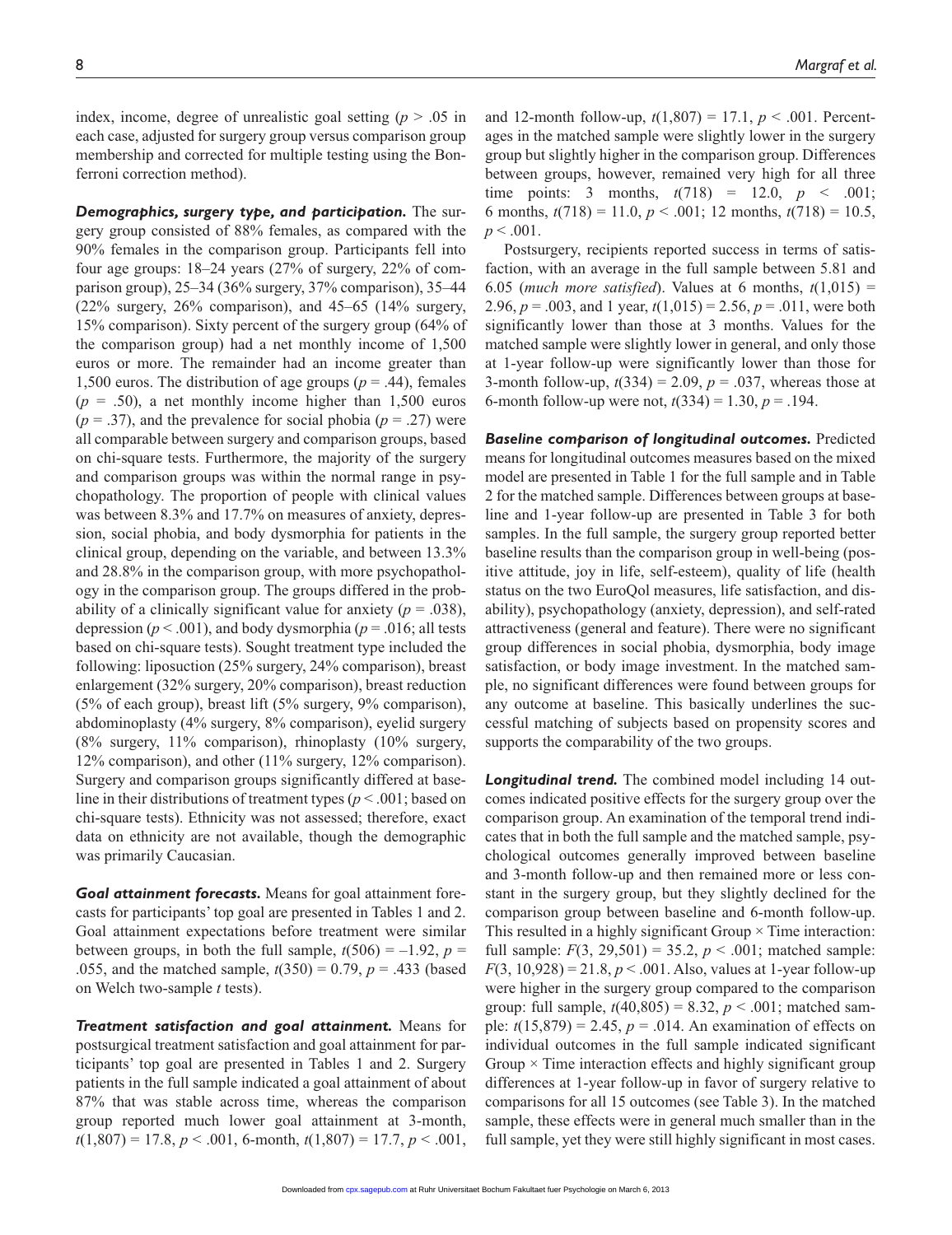|                                                                                                                                                                                              |                       | <b>Baseline</b> |                |                         |                             | Three-month follow-up         |                  |                                                             |                               | Six-month follow-up                   |                 |                           |                 | One-year follow-up         |                 |                                                                                                         |
|----------------------------------------------------------------------------------------------------------------------------------------------------------------------------------------------|-----------------------|-----------------|----------------|-------------------------|-----------------------------|-------------------------------|------------------|-------------------------------------------------------------|-------------------------------|---------------------------------------|-----------------|---------------------------|-----------------|----------------------------|-----------------|---------------------------------------------------------------------------------------------------------|
|                                                                                                                                                                                              |                       | Surgery         |                | Comparison              |                             | Surgery                       | Comparison       |                                                             | Surgery                       |                                       | Comparison      |                           | Surgery         |                            | Comparison      |                                                                                                         |
| Characteristic                                                                                                                                                                               | ς                     | ξ               | 2              | ξ                       | u                           | ξ                             | n                | Σ                                                           | u                             | Σ                                     | n               | Σ                         | u               | ξ                          | n               | ξ                                                                                                       |
| Goals and satisfaction                                                                                                                                                                       |                       |                 |                |                         |                             |                               |                  |                                                             |                               |                                       |                 |                           |                 |                            |                 |                                                                                                         |
| Goal expectations <sup>a</sup>                                                                                                                                                               |                       | 92.4            | <b>178</b>     | 516                     |                             |                               |                  |                                                             |                               |                                       |                 |                           |                 |                            |                 |                                                                                                         |
| Actual goal attainment                                                                                                                                                                       |                       |                 |                |                         | 66                          | 86.0                          | 没                | 48.3                                                        | $\overline{\bullet}$          | 84.1<br>5.72                          | 86              | 49.6                      | $\bullet$       | 84.2                       | 2               | 49.9                                                                                                    |
| Treatment satisfaction                                                                                                                                                                       |                       |                 |                |                         | $\overline{12}$             | 5.91                          |                  |                                                             | $\overline{\phantom{0}}$      |                                       |                 |                           | $\overline{6}$  | 5.60                       |                 |                                                                                                         |
| Well-being                                                                                                                                                                                   |                       |                 |                |                         |                             |                               |                  |                                                             |                               |                                       |                 |                           |                 |                            |                 |                                                                                                         |
| Positive attitude                                                                                                                                                                            | 78                    | 4.39            | $\overline{5}$ | $\overline{3}$          | $\overline{7}$              | 4.49                          | $\frac{43}{5}$   | $rac{0}{4}$                                                 | $\overline{5}$                |                                       | 28              |                           | \$              |                            | $\infty$        |                                                                                                         |
| Joy in life                                                                                                                                                                                  |                       | 4.19            | <b>178</b>     | $4.12$<br>20.98         | $\frac{1}{2}$ $\frac{1}{2}$ | $4.43$<br>22.56               | $\frac{4}{3}$    | 4.00                                                        | $\overline{170}$              | $4.52$<br>$4.39$<br>$2.34$            | $\frac{50}{2}$  | $4.09$<br>$7.8$<br>$9.10$ | 69              |                            | $\frac{8}{2}$   | $4.08$<br>3.92                                                                                          |
| Self-esteem <sup>b</sup>                                                                                                                                                                     | œ                     | 1.53            | 179            |                         |                             |                               | $\overline{4}$   |                                                             | 168                           |                                       | <b>129</b>      |                           | $\overline{67}$ | $4.52$<br>$4.45$<br>$2.75$ | $\frac{8}{2}$   | 19.36                                                                                                   |
| Quality of life                                                                                                                                                                              |                       |                 |                |                         |                             |                               |                  |                                                             |                               |                                       |                 |                           |                 |                            |                 |                                                                                                         |
| EuroQol I–5 <sup>b</sup><br>EuroQol 6 <sup>b</sup>                                                                                                                                           |                       | 1.12            | <b>178</b>     |                         | $\overline{2}$              |                               | $\frac{43}{5}$   |                                                             | $\bar{\triangleright}$        |                                       | $\frac{29}{2}$  |                           | $\frac{8}{6}$   |                            | $\frac{8}{2}$   |                                                                                                         |
|                                                                                                                                                                                              | œ                     | 87.89           | <b>179</b>     | $1.13$<br>87.47<br>2.52 | $\overline{17}$             | $-3.36$<br>$-2.70$<br>$-2.09$ | $\overline{142}$ | $1.16$<br>$-3.38$<br>$-3.38$<br>$-3.38$<br>$-1.8$<br>$-1.8$ | $\overline{170}$              | $1.05$<br>$89.63$<br>$7.73$<br>$1.23$ | $\frac{50}{2}$  |                           | $\frac{6}{2}$   | $1.05$<br>89.24<br>2.75    | $\overline{c}$  | $1.19$<br>76.48<br>76.7<br>7<br>7<br>7<br>7<br>7<br>7<br>7<br>7<br>7<br>8<br>8<br>8<br>8<br>8<br>8<br>8 |
| Life satisfaction                                                                                                                                                                            | జ                     | 2.64            | 178            |                         | $\overline{2}$              |                               | $\frac{42}{3}$   |                                                             | 168                           |                                       | $\overline{28}$ |                           | 167             |                            | $\frac{8}{2}$   |                                                                                                         |
| Disability                                                                                                                                                                                   | $\tilde{\varepsilon}$ | 1.84            | 179            | 2.03                    | 173                         |                               | $\overline{4}$   |                                                             | $\overline{\Sigma}$           |                                       | $\frac{8}{30}$  |                           | 65              | $\tilde{e}$                | $\overline{5}$  |                                                                                                         |
|                                                                                                                                                                                              |                       |                 |                |                         |                             |                               |                  |                                                             |                               |                                       |                 |                           |                 |                            |                 |                                                                                                         |
| Psychopathology<br>Anxiety <sup>b</sup>                                                                                                                                                      |                       | 1.46            | <b>P41</b>     | $\overline{5}$          | $\tilde{\mathbb{E}}$        | $\frac{4}{1}$                 | $\overline{4}$   | L7                                                          | $\overline{\phantom{0}}$      | 0.08                                  | $\frac{50}{2}$  |                           | 66              | $6^{\circ}$                | $\frac{8}{2}$   |                                                                                                         |
| Depression <sup>b</sup>                                                                                                                                                                      | జ                     | 2.16            | 179            | 2.63                    | $\frac{1}{2}$ $\frac{1}{2}$ | $1.92$<br>5.09                | $\overline{4}$   | 2.82<br>5.39                                                | $\overline{2}$ $\overline{2}$ | 1.94                                  | $\frac{130}{2}$ | 1923<br>2025<br>2029      | 67              | $\overline{12}$            | $\frac{8}{2}$   | $-28$<br>2.329                                                                                          |
| Social phobia                                                                                                                                                                                | 76                    | 5.82            | 178            | 5.95                    |                             |                               | $\overline{4}$   |                                                             |                               | 4.82                                  | 29              |                           | $\frac{8}{6}$   | 4.63                       | $\infty$        |                                                                                                         |
| Dysmorphia                                                                                                                                                                                   | ዶ                     | 8.20            | <b>178</b>     | 7.96                    | $\overline{73}$             | 8.00                          | $\frac{43}{5}$   | 8.42                                                        | $\overline{\Sigma}$           | $\frac{1}{\infty}$                    | <b>29</b>       |                           | 67              | 8.15                       | $\infty$        | 8.89                                                                                                    |
| Attractiveness                                                                                                                                                                               |                       |                 |                |                         |                             |                               |                  |                                                             |                               |                                       |                 |                           |                 |                            |                 |                                                                                                         |
| General                                                                                                                                                                                      | జ                     | 67.25           | <b>PZ</b>      | 66.31                   | $\overline{2}$              | 73.95                         | $\frac{42}{5}$   | 63.25                                                       | 169                           |                                       | $^{29}$         |                           | $\frac{8}{8}$   |                            | 108             | 61.01<br>32.21                                                                                          |
| Feature                                                                                                                                                                                      |                       | 35.87           | <b>178</b>     | 33.04                   | $\overline{17}$             | 74.56                         | $\overline{4}$   |                                                             | 168                           | 74.02<br>73.81                        | <b>129</b>      | 61.37<br>30.72<br>59.02   | 168             | 75.30<br>73.65             | $\frac{80}{2}$  |                                                                                                         |
| Body image satisfaction                                                                                                                                                                      | 79                    | 64.07           | <b>PS</b>      | 63.37                   | $\overline{7}3$             | 67.67                         | $\overline{4}$   | 60.38                                                       | $\overline{170}$              | 67.89                                 | <b>PZI</b>      |                           | 69              | 67.95                      | $\overline{08}$ | 59.64                                                                                                   |
| "The expectation that the primary goal will (surgery group) or could (comparison group) be attained via surgery.<br>$^{\rm b}$ Transformed for analyses and estimated means back-transformed |                       |                 |                |                         |                             |                               |                  |                                                             |                               |                                       |                 |                           |                 |                            |                 |                                                                                                         |

Table 2. Matched Sample: Predicted Means of Sociodemographic Characteristics **Table 2.** Matched Sample: Predicted Means of Sociodemographic Characteristics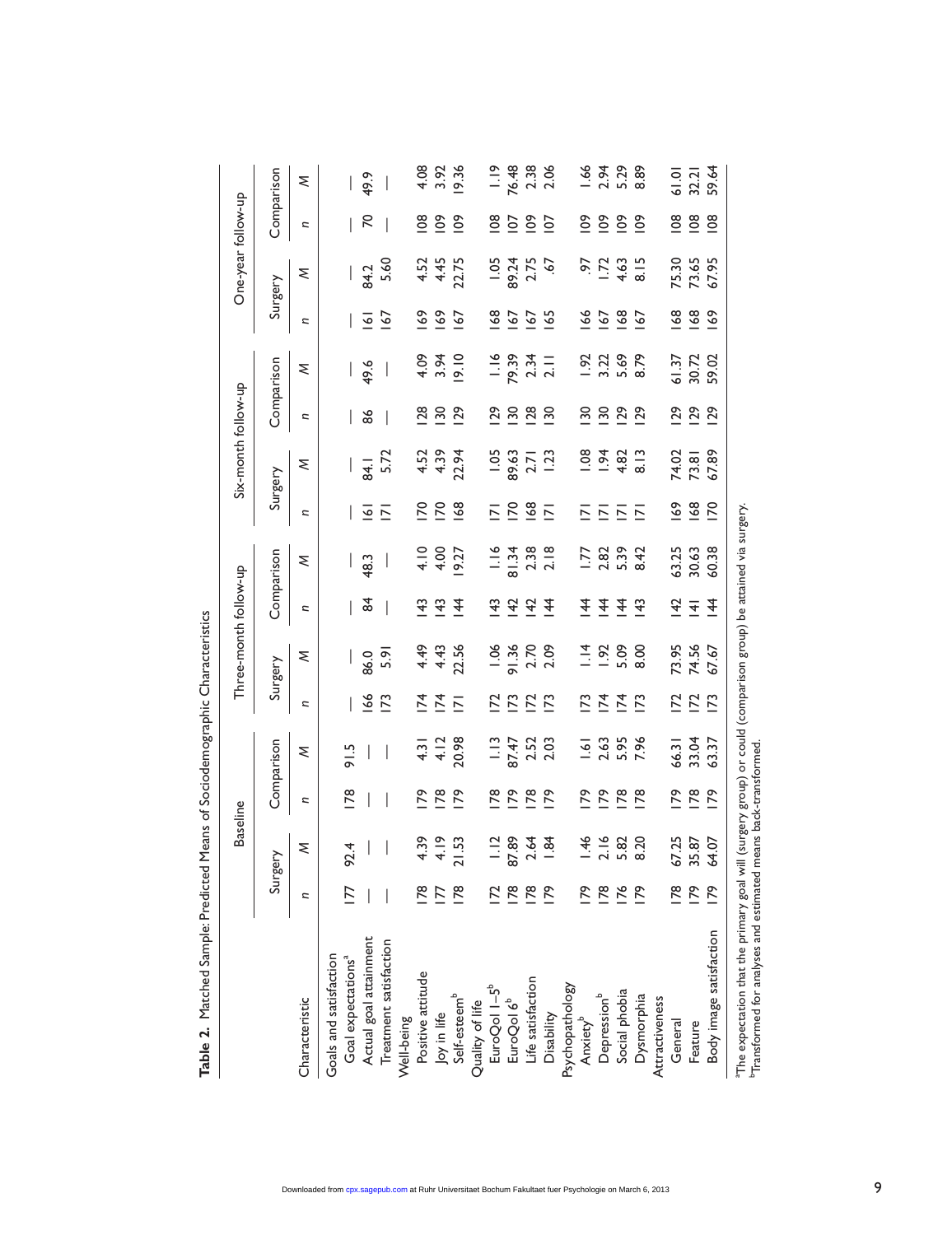|                                                                                                          |                             |         |                                                   | <b>Baseline</b>                           |                          |                                       |                             |                                           |                                                                                      | One-year follow-up |                          |                        | Group × Time <sup>a</sup>                                                                                                            |                            |
|----------------------------------------------------------------------------------------------------------|-----------------------------|---------|---------------------------------------------------|-------------------------------------------|--------------------------|---------------------------------------|-----------------------------|-------------------------------------------|--------------------------------------------------------------------------------------|--------------------|--------------------------|------------------------|--------------------------------------------------------------------------------------------------------------------------------------|----------------------------|
|                                                                                                          |                             | 卮       |                                                   |                                           | Matched                  |                                       |                             | 卮                                         |                                                                                      |                    | Matched                  |                        | 卮                                                                                                                                    | Matched                    |
| Characteristic                                                                                           | M diff                      | SE diff |                                                   | ₩<br>ξ                                    | SE diff                  | ÷                                     | M diff                      | SE diff                                   | ÷                                                                                    | M diff             | SE diff                  | ÷                      | F(df)                                                                                                                                | F(df)                      |
| Well-being                                                                                               |                             |         |                                                   |                                           |                          |                                       |                             |                                           |                                                                                      |                    |                          |                        |                                                                                                                                      |                            |
| Positive attitude                                                                                        | 0.35                        | 0.058   | $6.0^{***}$                                       |                                           | 0.086                    |                                       |                             |                                           | $\sum_{i=1}^{n}$                                                                     |                    |                          |                        | 28 (2,107)                                                                                                                           | $15 (885)$ <sup>***</sup>  |
| Joy in life                                                                                              | 0.43                        | 0.077   | $\frac{1}{5} \cdot \frac{1}{7}$                   | $-0.027$<br>$-0.023$                      | 0.12                     | $-0.32$                               | 0.68                        | 0.063<br>0.086                            |                                                                                      | $0.33$<br>0.42     | 0.091                    | ية<br>من سياة<br>باب ب | $8.9(2,112)$ <sup>***</sup>                                                                                                          | $6.1(886)$ <sup>***</sup>  |
| Self-esteem                                                                                              | $\frac{1}{2}$               |         |                                                   | 0.55                                      | $\overline{\phantom{a}}$ | $-0.16$                               | 4.8                         | $\overline{\phantom{a}}$                  | $7.9^{***}$<br>12 $^{***}$                                                           | 3.4                | $\bigg $                 |                        | 56 (2,097) <sup>***</sup>                                                                                                            | 25(881)                    |
| Quality of life                                                                                          |                             |         |                                                   |                                           |                          |                                       |                             |                                           |                                                                                      |                    |                          |                        |                                                                                                                                      |                            |
| EuroQol 1-5                                                                                              | $-0.059$                    |         |                                                   | $-0.002$                                  | I                        |                                       | $-0.16$                     | $\begin{array}{c} \hline \end{array}$     | "<br>ה' ה'<br>ד – ד                                                                  | $-0.14$            | I                        | $-6.9$                 | $30(2,095)$ <sup>***</sup>                                                                                                           | $22 (877)$ ***             |
| EuroQol 6                                                                                                | $3.\overline{3}$            |         |                                                   |                                           | $\bigg $                 |                                       |                             | $\begin{array}{c} \hline \end{array}$     |                                                                                      |                    | $\bigg $                 | $-6.2$ <sup>***</sup>  | 47 $(2,101)$ <sup>***</sup>                                                                                                          | 26(882)                    |
| Life satisfaction                                                                                        |                             | 0.043   |                                                   | 0.42<br>0.016                             | 0.063                    | $\frac{4}{0.29}$<br>$\frac{29}{0.25}$ | $\frac{16}{0.54}$           |                                           | $\begin{matrix} \frac{1}{2} & \frac{1}{2} \\ \frac{1}{2} & \frac{1}{2} \end{matrix}$ |                    | 0.068                    | $3.8***$               | $20(2,097)$ ***                                                                                                                      | 8.8 (879)                  |
| Disability                                                                                               | $-43$                       | 0.090   |                                                   | $\frac{\infty}{\infty}$<br>$\overline{q}$ | 0.13                     |                                       | $\frac{1}{1}$               | 0.048                                     | - <sup>≛#</sup><br>– آ⊃                                                              | $\frac{13}{0.26}$  | 0.15                     | $-9.4$                 | 40 $(2,107)$ <sup>***</sup>                                                                                                          | 23 (884)                   |
| Psychopathology                                                                                          |                             |         |                                                   |                                           |                          |                                       |                             |                                           |                                                                                      |                    |                          |                        |                                                                                                                                      |                            |
| Anxiety                                                                                                  |                             |         |                                                   | 0.026                                     | $\bigg $                 | 0.30                                  |                             | $\mathsf{I}$                              |                                                                                      | $-20$              | $\overline{\phantom{a}}$ |                        | $8.7(2.115)$ <sup>***</sup>                                                                                                          | 4.5 $(887)$ <sup>***</sup> |
| Depression                                                                                               |                             |         | $-2.\overline{3}$<br>$-5.\overline{9}$<br>$-0.77$ | $-0.15$<br>-0.47                          | $\bigg $                 | $-0.37$                               | $rac{36}{9} - \frac{15}{1}$ | $\overline{\phantom{a}}$                  | $\begin{array}{c}\n -5.3 \\  -7.9 \\  +7.7\n \end{array}$                            |                    | I                        | ຳ້.<br>2.6<br>  1 2.5  |                                                                                                                                      | 2.5 (888)                  |
| Social phobia                                                                                            | $-1.3$<br>$-1.3$<br>$-0.22$ | 0.29    |                                                   |                                           | 0.46                     |                                       |                             | 0.33                                      |                                                                                      | $-0.69$<br>$-1.2$  | $6+0$                    |                        | $4.6 (2.115)$<br>8.5 $(2.107)$                                                                                                       | (885)<br>$\frac{3}{2}$     |
| Dysmorphia                                                                                               | $-0.3$                      | 0.33    | $-0.93$                                           | 0.34                                      | 0.49                     | 0.69                                  | $-1.30$                     | 0.36                                      | $-3.7***$                                                                            | $-0.65$            | 0.51                     | $-1.3$                 | $5.4(2.113)$ <sup>**</sup>                                                                                                           | $(885)^*$<br>3.2           |
| Attractiveness                                                                                           |                             |         |                                                   |                                           |                          |                                       |                             |                                           |                                                                                      |                    |                          |                        |                                                                                                                                      |                            |
| General                                                                                                  | 4.4                         |         | $\begin{array}{c} 3.7 \\ 2.5 \\ \end{array}$      |                                           |                          |                                       | $\leq$                      |                                           | ב**<br>2                                                                             | $\overline{c}$     | 2.0                      | ا 5ٌ<br>9.∲<br>15ٌ     | 52 (2,091) <sup>***</sup>                                                                                                            | 25 (881) <sup>****</sup>   |
| Feature                                                                                                  |                             |         |                                                   | $-0.28$<br>3.2<br>-0.31                   | $-2.5$                   | $-0.15$<br>$-0.23$                    | $\frac{4}{6}$               | $\frac{m}{2}$ $\frac{m}{2}$ $\frac{m}{2}$ | 24                                                                                   | $\overline{4}$     | 2.8                      |                        | 290 (2,092) <sup>***</sup>                                                                                                           | $(629)$ 02                 |
| Body image satisfaction                                                                                  | $\frac{\infty}{\cdot}$      | 0.95    | $\overline{\cdot}$                                |                                           | $\ddot{ }$               |                                       |                             |                                           | $\prod_{i=1}^{n}$                                                                    | 7.3                | $\overline{4}$           | $5.0^{***}$            | 67(2,107)                                                                                                                            | 25 (887)                   |
| Body image investment                                                                                    | $-0.041$                    | 0.037   |                                                   | 0.056                                     | 0.055                    | $\frac{1}{2}$                         | $-0.096$                    | 0.041                                     | *<br>7.4                                                                             | $-0.037$           | 0.058                    | $-0.63$                | $3.5 (2.111)^*$                                                                                                                      | $3.9(888)$ <sup>**</sup>   |
| Note: Between-group point differences: operated minus comparison. In                                     |                             |         |                                                   |                                           |                          |                                       |                             |                                           |                                                                                      |                    |                          |                        | each cell, two significant digits are shown. Dashes (—) indicate that standard errors for differences of means could not be computed |                            |
| because values were back-transformed                                                                     |                             |         |                                                   |                                           |                          |                                       |                             |                                           |                                                                                      |                    |                          |                        |                                                                                                                                      |                            |
| "Group × Time interaction includes 3- and 6-month data.<br>$*_{p}$ < .05. $*_{p}$ < .01. $*_{p}$ < .001. |                             |         |                                                   |                                           |                          |                                       |                             |                                           |                                                                                      |                    |                          |                        |                                                                                                                                      |                            |

Table 3. Between-Group Point Differences and Group × Time Interactions **Table 3.** Between-Group Point Differences and Group × Time Interactions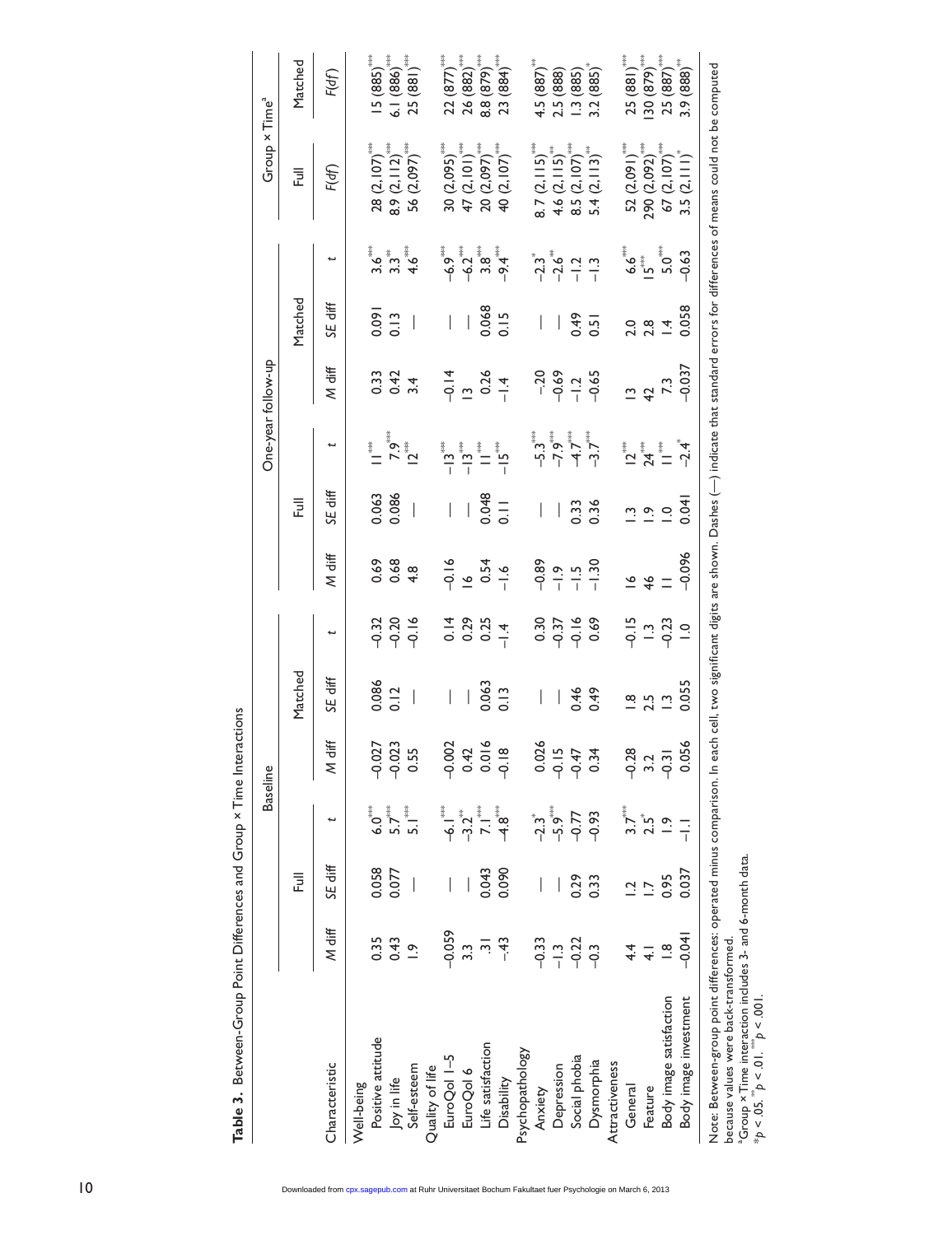Exceptions concerned the psychopathology outcomes social phobia and dysmorphia, as well as body image investment, which no longer differed between groups and the nonsignificant Group  $\times$  Time interaction effects for social phobia and dysmorphia in the matched sample. Temporal trajectories in the full sample improved (i.e., increased for positive outcomes and decreased for disability and pathology outcomes) in the surgery group more than the comparison group on the following variables: well-being (positive attitude, joy in life, selfesteem), quality of life (EuroQol 1–5, EuroQol 6, life satisfaction, disability), psychopathology (anxiety, depression, social phobia, and dysmorphia), and attractiveness (general, feature, and body image satisfaction). The outcome body image investment decreased for the surgery group as compared with the comparison group, which experienced a slight increase at 3 and 6 months and then a decrease back to baseline at 1 year. Temporal trends in the matched sample were comparable to those observed in the full sample.

#### **Discussion**

Results from the present study indicate that among people who are dissatisfied with a physical feature and interested in obtaining aesthetic surgery to correct the feature, those who actually undergo surgery experience more positive outcomes than those who are interested in surgery but do not undergo it, lasting at least 1 year postsurgery. People undergoing aesthetic surgery were generally "somewhat more satisfied" with the operated feature than they were before surgery (reported post hoc) and reported that their primary personal goal had been 80% achieved postsurgery. Furthermore, in comparison to those who were interested but did not obtain surgery, trajectories improved across almost all measures (i.e., increased for positive outcomes and decreased for disability and pathology outcomes) in the following domains: well-being (i.e., positive attitude, joy in life, and self-esteem), quality of life (i.e., general health status, life satisfaction, and disability), some measures of psychopathology (i.e., anxiety and dysmorphia), and attractiveness (i.e., perceptions of general attractiveness, attractiveness of the operated feature, and body image satisfaction), even when matching the two groups on baseline characteristics to comparison for selection effects. Positive effects (i.e., improvements) on depression and social phobia for the surgery group were also found in the full sample but were not robust, becoming nonsignificant in the matched sample. In addition, the surgery group as a whole did not experience any negative psychological effects in the assessed areas postsurgery. In a more exploratory analysis, body image investment decreased for the surgery group versus the comparison group, perhaps indicating that once the unsatisfying feature became more satisfying for the surgery group, patients were less preoccupied with their looks and thus experienced a decrease in body image investment or salience.

Overall, it appears that aesthetic surgery does not generally result in negative psychological outcomes and can indeed have positive effects in multiple domains, helping patients to feel

better about a specific feature and meet their goals regarding that feature, more generally increasing feelings of general wellbeing, life quality, and attractiveness and decreasing anxiety and dysmorphia while having a smaller impact on less directly related psychopathology, such as depression and social phobia. Perhaps surprising, given the hedonic treadmill effect in other domains, whereby major life events tend to have relatively short-term effects on happiness, the positive outcomes for aesthetic surgery appear to be stable, at least over the course of 1 year. Although research has shown that many to most major life changes produce effects than can be powerful but ultimately do not last, because set-level well-being tends to return to an individual's norm within a year (Brickman & Campbell, 1971; Diener et al., 2006), it may be that embodied changes via aesthetic surgery can produce more permanent psychological change than more temporary or malleable life events, such as relationship changes, relocations, and so on.

First, whereas the current longitudinal study provided extended follow-up data at 1-year postsurgery, the stability of effects after the first year is not addressed. An even longerterm study following surgery patients and comparisons at 2, 3, and more years postsurgery would be helpful in understanding more permanent effects.

Second, the present study included a limited population of surgery patients who were undergoing a first surgery. It would be beneficial to assess outcomes in people who undergo minimally invasive procedures (i.e., injections) or multiple surgeries to determine whether effects may be additive or capped at a certain level or whether the pattern of effects may be different in people seeking multiple surgeries or minimally invasive surgeries.

Third, the present study did not address causation. For this, a true experiment would be required. Random assignment was not done in the present study for obvious ethical reasons; however, it may be that a future study could assign surgery seekers to immediate treatment and wait-list conditions. This may also decrease the dropout rate in the comparison condition that was experienced in the present study.

Fourth, the present study did not differentiate among types of surgeries. It may be that satisfaction with surgery and the psychosocial effects of surgery are dependent upon surgery type and the risks and success rates associated with each surgery type. Future studies should investigate this further.

Fifth, the present study excluded patients with body dysmorphic disorder, as is standard practice at the clinics participating in the study. It could be that initial baseline characteristics of the two groups may have differed or that outcomes for people with body dysmorphic disorder would not have been as positive as those found in the present study, had they been included. Unfortunately, the clinics did not have available data on how many people were determined to be ineligible for surgery owing to body dysmorphic disorder.

Sixth, the present study did not address meditational pathways. It would be interesting to evaluate whether effects on attractiveness (including other-rated attractiveness) mediated the effects of surgery on psychological outcomes, perhaps via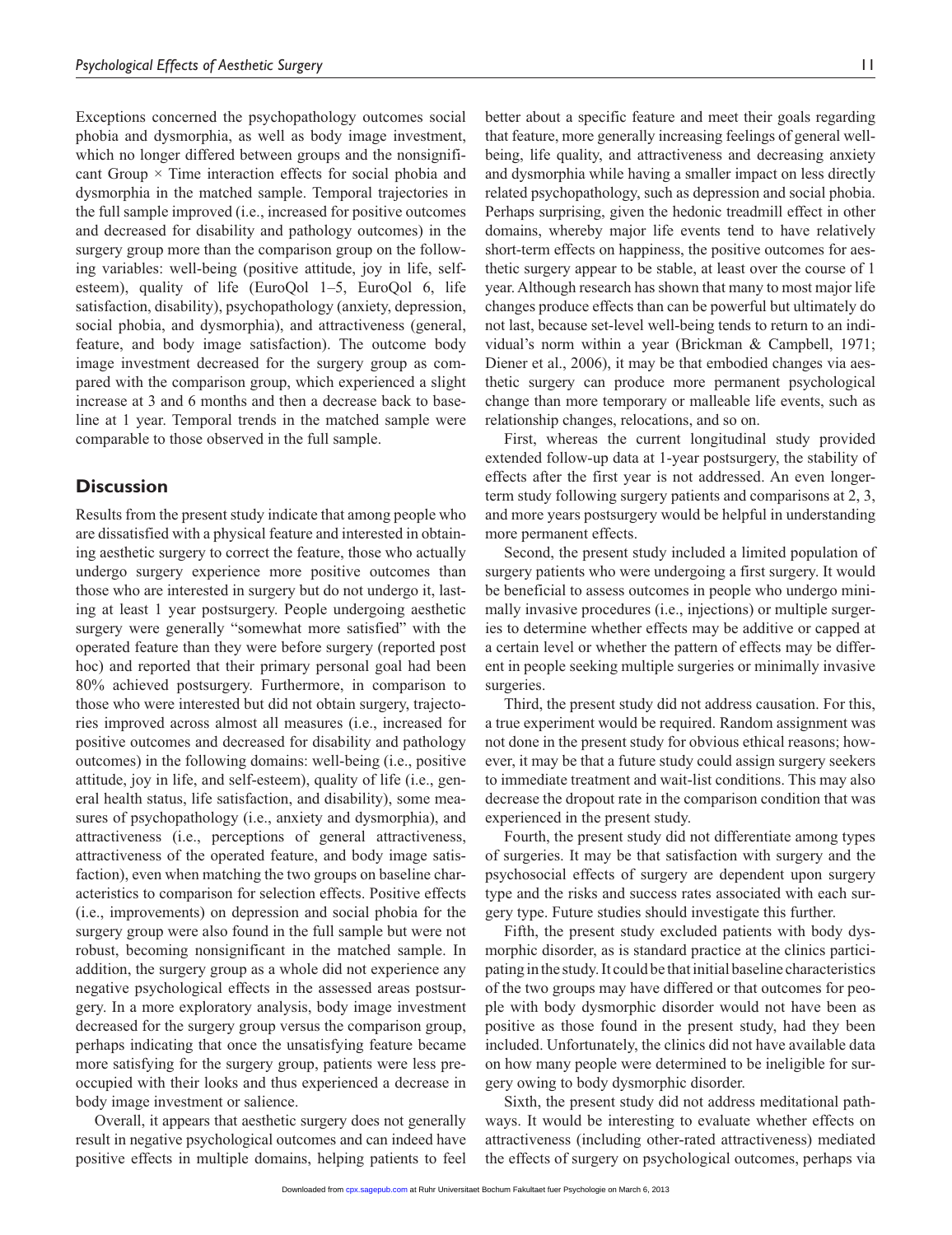more positive treatment by members of society, one's family, romantic partners, and so on. Other potential mediators of the effects could include self-efficacy or a sense of control or mastery. In taking action, surgery patients may have increased their self-efficacy relative to those in the comparison group, who wanted to make a change but did not.

Seventh, the question of what constitutes true satisfaction in life should be acknowledged. Certainly, life satisfaction comes in different forms for different people. However, it is quite possible that were other factors in surgery seekers' lives improved or focused on—such as connection to accepting partners and family members, spirituality, a quest for meaning, or self-acceptance—life satisfaction would improve just as much as or more than what was experienced by surgery patients. Indeed, despite the multitude of studies in support of the beauty advantage, some research indicates that less attractive people with less symmetrical faces are more generous (Sanchez-Pages & Turiegano, 2010) than their prettier, more symmetrical peers. Other advantages of being less physically attractive should be further clarified. Future studies should also seek to more fully understand the characteristics of people who opt for aesthetic surgery in comparison to the general population to determine other potential areas for positive changes that could increase well-being.

Finally, future studies should compare the effects of surgery with the effects of a well-established psychotherapy or with interventions to increase, for example, self-acceptance, meaning, spirituality, and connection for improving selfesteem, well-being, feelings of attractiveness, and so on. For instance, although research is limited, cognitive-behavioral therapy is considered a generally efficacious therapy for body dysmorphic disorder (Veale, 2010). Thus, it could be that therapeutic intervention would have positive effects in subclinical cases of bodily dissatisfaction as well. Comparisons between therapy and actual physical changes via aesthetic surgery should be undertaken.

Results from the present study indicated overall positive effects on appearance satisfaction, goal attainment, wellbeing, life quality, self-perceived attractiveness, and decreased anxiety and dysmorphia, whereas no group-level negative psychological effects were observed. Instead, there were also small decreases in depression and social phobia. Among people who are dissatisfied with a particular physical feature and who are considering aesthetic surgery, undergoing aesthetic surgery appears to be more psychologically beneficial on the outcomes measured than not undergoing surgery, in the absence of any other type of intervention, such as psychotherapy and increased acceptance by loved ones.

#### **Declaration of Conflicting Interests**

The authors declared that they had no conflicts of interest with respect to their authorship or the publication of this article.

#### **Funding**

This study was supported by Mang Medical One AG, a large provider of plastic surgery in Germany, under the direction of the first author while at the Department of Psychology at the University of Basel. The study directors were scientifically independent and not bound by the directives on any important issues such as design, analysis, and presentation. We appreciate the participants in this study and the research assistants on the project for their assistance in data collection and management.

#### **References**

- American Society of Plastic Surgeons. (2011). *Report of the 2010 plastic surgery statistics*. Retrieved from http://www.plasticsurgery .org/News-and-Resources/Statistics.html
- Bates, D., Mächler, M., & Bolker, B. (2011). *lme4: Linear mixedeffects models using S4 classes*. Retrieved from http://CRAN.Rproject.org/package=lme4
- Beck, A. T., Epstein, N., Brown, G., & Steer, R. A. (1988). An inventory for measuring clinical anxiety: Psychometric properties. *Journal of Consulting and Clinical Psychology*, *56*, 891–893.
- Berscheid, E., Walster, E., & Bohrnstedt, G. (1973). The happy American body: A survey report. *Psychology Today*, *7*, 119– 131.
- Borah, G., Rankin, M., & Wey, P. (1999). Psychological complications in 281 plastic surgery practices. *Plastic and Reconstructive Surgery*, *104*, 1241–1246.
- Bordo, S. (2009). Twenty years in the twilight zone. In C. J. Heyes & M. Jones (Eds.), *Cosmetic surgery: A feminist primer* (pp. 21– 34). Farnham, England: Ashgate.
- Brickman, P., & Campbell, D. T. (1971). Hedonic relativism and planning the good society. In M. H. Apley (Ed.), *Adaptation level theory: A symposium* (pp. 287–302). New York, NY: Academic Press.
- Brooks, R. (1996). EuroQol: The current state of play. *Health Policy*, *37*, 53–72.
- Cash, T. F. (2003). *Brief manual for the Appearance Schemas Inventory–Revised*. Retrieved from http://www.body-images.com
- Cash, T. F., Melnyk, S. E., & Hrabosky, J. I. (2004). The assessment of body-image assessment: An extensive revision of the Appearance Schemas Inventory. *International Journal of Eating Disorders*, *35*, 305–316.
- Cook, S. A., Rosser, R., & Salmon, P. (2006). Is cosmetic surgery an effective psychotherapeutic intervention? A systematic review of the evidence. *Journal of Plastic, Reconstructive and Aesthetic Surgery*, *59*, 1133–1151.
- Davis., K. (2003). Surgical passing: Or why Michael Jackson's nose makes us uneasy. *Feminist Theory*, *4*, 73–92.
- Derogatis, L. R. (1994). *The Symptom Checklist 90–R: Administration, scoring and procedures manual* (3rd ed.). Minneapolis, MN: National Computing Systems.
- Diener, E., Lucas, R., & Scollon, C. N. (2006). Beyond the hedonic treadmill: Revising the adaptation theory of well-being. *American Psychologist*, *61*(4), 305–314.
- Diener, E., Wolsic, B., & Fujita, F. (1995). Physical attractiveness and subjective well-being. *Journal of Personality and Social Psychology*, *69*, 120–129.
- Eagly, A. H., Ashmore, R. D., Makhijani, M. G., & Longo, L. C. (1991). What is beautiful is good, but . . . : A meta-analytic review of research on the physical attractiveness stereotype. *Psychological Bulletin*, *110*, 109–128.
- EuroQol Group. (2007). *User guide*. Retrieved from http://www .euroqol.org
- Ferring, D., & Filipp, S.-H. (1996). *Messung des Selbstwertgefühls: Befunde zu Reliabilität, Validität und Stabilität der Rosenberg-Skala*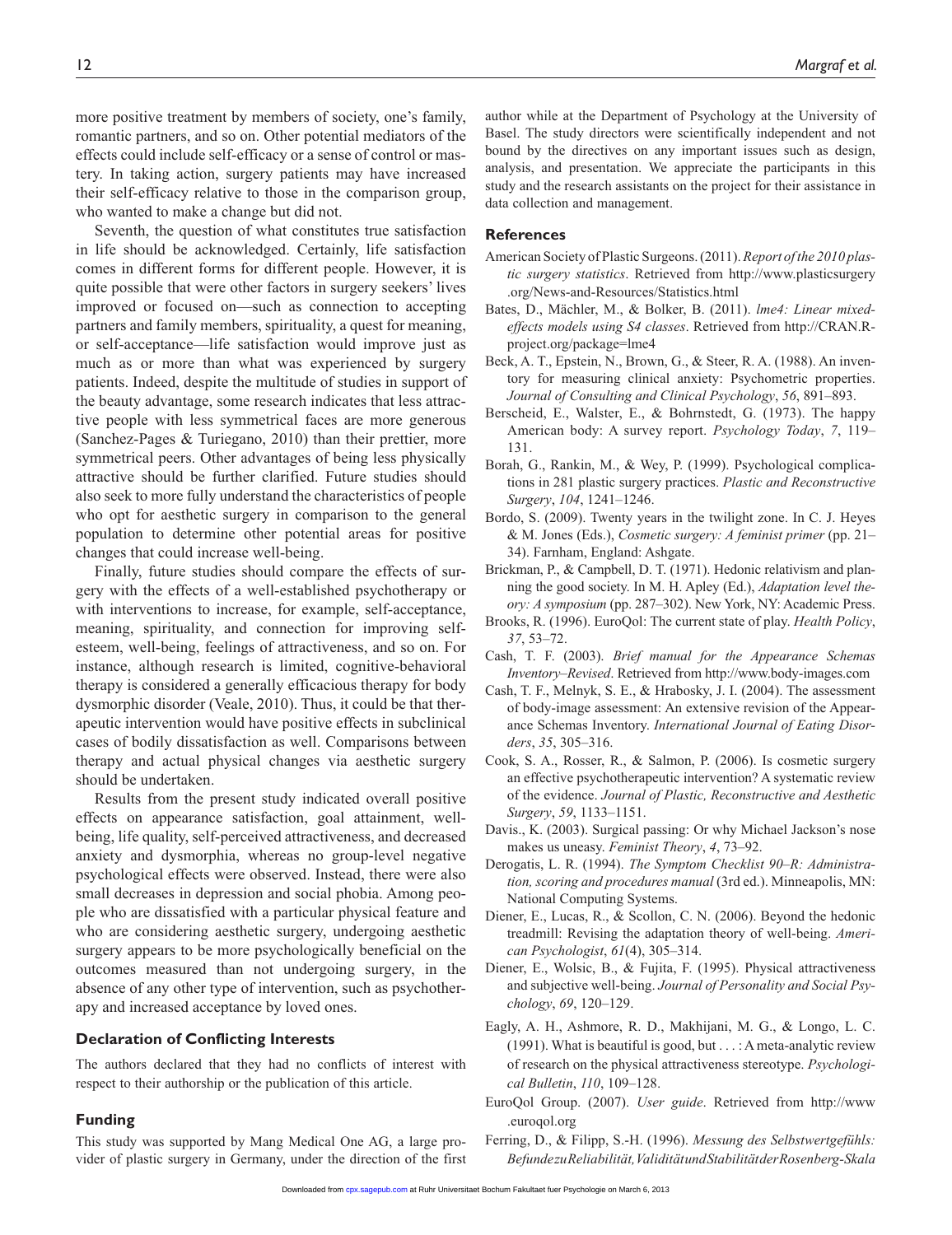[Measurement of self-esteem: Findings on reliability, validity, and stability of the Rosenberg Scale]. *Diagnostica*, *42*(3), 284– 292.

- Gelman, A., & Hill, J. (2007). *Data analysis using regression and multilevel/hierarchical models*. Cambridge, England: Cambridge University Press.
- Grob, A. (1995). Subjective well-being and significant life-events across the life-span. *Swiss Journal of Psychology*, *54*, 3–18.
- Grocholewski, A., Heinrichs, N., & Lingnau, A. (2007). *Selektive Aufmerksamkeit im Gesichtsbereich bei Personen mit einem kosmetisch-medizinischen Behandlungswunsch* [Selective visual attention in the facial area in individuals planning cosmetic medical treatment]. *Zeitschrift für Klinische Psychologie und Psychotherapie*, *36*, 57–66.
- Grocholewski, A., Tuschen-Caffier, B., Margraf, J., & Heinrichs, N. (2011). Überzeugungen über das Erscheinungsbild: Eine Fragebogenvalidierung [Beliefs about appearance: A questionnaire validation]. *Zeitschrift für Klinische Psychologie und Psychotherapie*, *40*, 85–93.
- Grossbart, T. A., & Sarwer, D. B. (1999). Cosmetic surgery: Surgical tools—psychosocial goals. *Seminars in Cutaneous Medicine and Surgery*, *118*, 101–111.
- Haiken, E. (1997). *Venus envy: A history of cosmetic surgery*. Baltimore, MD: Johns Hopkins University Press.
- Heyes, C. J., & Jones, M. (Eds.). (2009). *Cosmetic surgery: A feminist primer*. Farnham, England: Ashgate.
- Honigman, R. J., Phillips, K. A., & Castle, D. J. (2004). A review of psychosocial outcomes for patients seeking cosmetic surgery. *Plastic and Reconstructive Surgery*, *113*, 1229–1237.
- International Society of Aesthetic Plastic Surgery. (2011). *ISAPS International Survey on Aesthetic/Cosmetic Procedures Performed in 2010*. Retrieved from http://www.isaps.org/isaps-globalstatistics-2011.html
- Jorgensen, L., Castle, D., Roberts, C., & Groth-Marnat, G. (2001). A clinical validation of the Dysmorphic Concerns Questionnaire. *Australian and New Zealand Journal of Psychiatry*, *35*, 124–128.
- Kinnunen, T. (2010). "A second youth": Pursuing happiness and respectability through cosmetic surgery in Finland. *Sociology of Health and Illness*, *32*, 258–271.
- Kiresuk, T. J. & Sherman, R. E. (1968). Goal attainment scaling: A general method for evaluating comprehensive community mental health programs. *Community Mental Health Journal*, *4*, 443–453.
- Kościński, K. (2007). Facial attractiveness: General patterns of facial preferences. *Anthropological Review*, *70*, 45–79.
- Lane, P. (2008). Handling drop-out in longitudinal clinical trials: A comparison of the LOCF and MMRM approaches. *Pharmaceutical Statistics*, *7*, 93–106.
- Langlois, J. H., Kalakanis, L., Rubenstein, A. J., Larson, A., Hallam, M., & Smoot, M. (2000). Maxims or myths of beauty? A meta-analytic and theoretical review. *Psychological Bulletin*, *126*, 390–423.
- Liebowitz, M. R. (1987). Social phobia. *Modern Problems in Pharmacopsychiatry*, *22*, 141–173.
- Litner, J. A., Rotenberg, B. W., Dennis, M., & Adamson, P. A. (2008). Impact of cosmetic facial surgery on satisfaction with appearance

and quality of life. *Archives of Facial Plastic Surgery*, *10*(2), 79–83.

- Margraf, J. (1994). Kurzfragebogen zur Schnellerkennung behandlungsbedürftiger Angst [Short screening questionnaire for the assessment of treatment-relevant anxiety]. In Expertenkreis Angst (Ed.), *Angst-Manual der Deutschen Gesellschaft für Allgemeinmedizin*. Emsdetten, Germany: Kybermed.
- Margraf, J. (1998). Kurzfragebogen zur Schnellerkennung von Depressionen [Short screening questionnaire for the assessment of depression]. In Expertenkreis Depression (Ed.), *Depressions-Manual des Berufsverbandes der Allgemeinärzte Deutschlands*. Emsdetten, Germany: Kybermed.
- Margraf, J., & Ehlers, A. (2007). *BAI: Beck Angst-Inventar: Manual. Deutsche Bearbeitung*. Frankfurt am Main, Germany: Harcourt Test Services GmbH.
- Moss, T., & Harris, D. (2009). Psychological change after aesthetic plastic surgery: A prospective controlled outcome study. *Psychology, Health, and Medicine*, *14*, 567–572.
- Oosthuizen, P., Lambert, T., & Castle, D. J. (1998). Dysmorphic concern: Prevalence and associations with clinical variables. *Australian and New Zealand Journal of Psychiatry*, *32*, 129–132.
- Özgür, F., Tuncali, D., & Gürsu, K. G. (1998). Life satisfaction, selfesteem, and body image: A psychosocial evaluation of aesthetic and reconstructive surgery candidates. *Aesthetic Plastic Surgery*, *22*, 412–419.
- Pinheiro, J. C., & Bates, D. M. (2002). *Mixed-effects models in S and S-PLUS* (corr. 3rd ed.). New York, NY: Springer.
- Pinheiro, J., Bates, D., DebRoy, S., Sarkar, D., & the R Development Core Team. (2011). *nlme: Linear and nonlinear mixed effects models*. R Package Version 3.1-102.
- Rankin, M., & Borah, G. (2009). Psychological complications: National plastic surgical nursing survey. *Plastic Surgery Nursing*, *29*, 25–30.
- R Development Core Team. (2011). *R: A language and environment for statistical computing*. Vienna, Austria: R Foundation for Statistical Computing.
- Rohrich, R. J., Adams, W. P., Jr., & Potter, J. K. (2007). A review of psychological outcomes and suicide in aesthetic breast augmentation. *Plastic and Reconstructive Surgery*, *119*, 401–408.
- Rosenberg, M. (1965). *Society and adolescent self-image*. Princeton, NJ: Princeton University Press.
- Rubenstein, A. J., Langlois, J. H., & Roggman, L. A. (2002). What makes a face attractive and why: The role of averageness in defining facial beauty. In G. Rhodes & L. A. Zebrowitz (Eds.), *Facial attractiveness: Evolutionary, cognitive, and social perspectives* (pp. 1–33). Santa Barbara, CA: Praeger.
- Sanchez-Pages, S., & Turiegano, E. (2010). Testosterone, facial symmetry and cooperation in the prisoners' dilemma. *Physiology and Behavior*, *3*, 355–361.
- Sarwer, D. B., Brown, G. K., & Evans, D. L. (2007). Cosmetic breast augmentation and suicide. *American Journal of Psychiatry*, *164*, 1006–1013.
- Sarwer, D. B., Infield, A. L., Baker, J. L., Casas, L. A., Glat, P. M., Gold, A. H., . . . Young, V. L. (2008). Two-year results of a prospective, multi-site investigation of patient satisfaction and